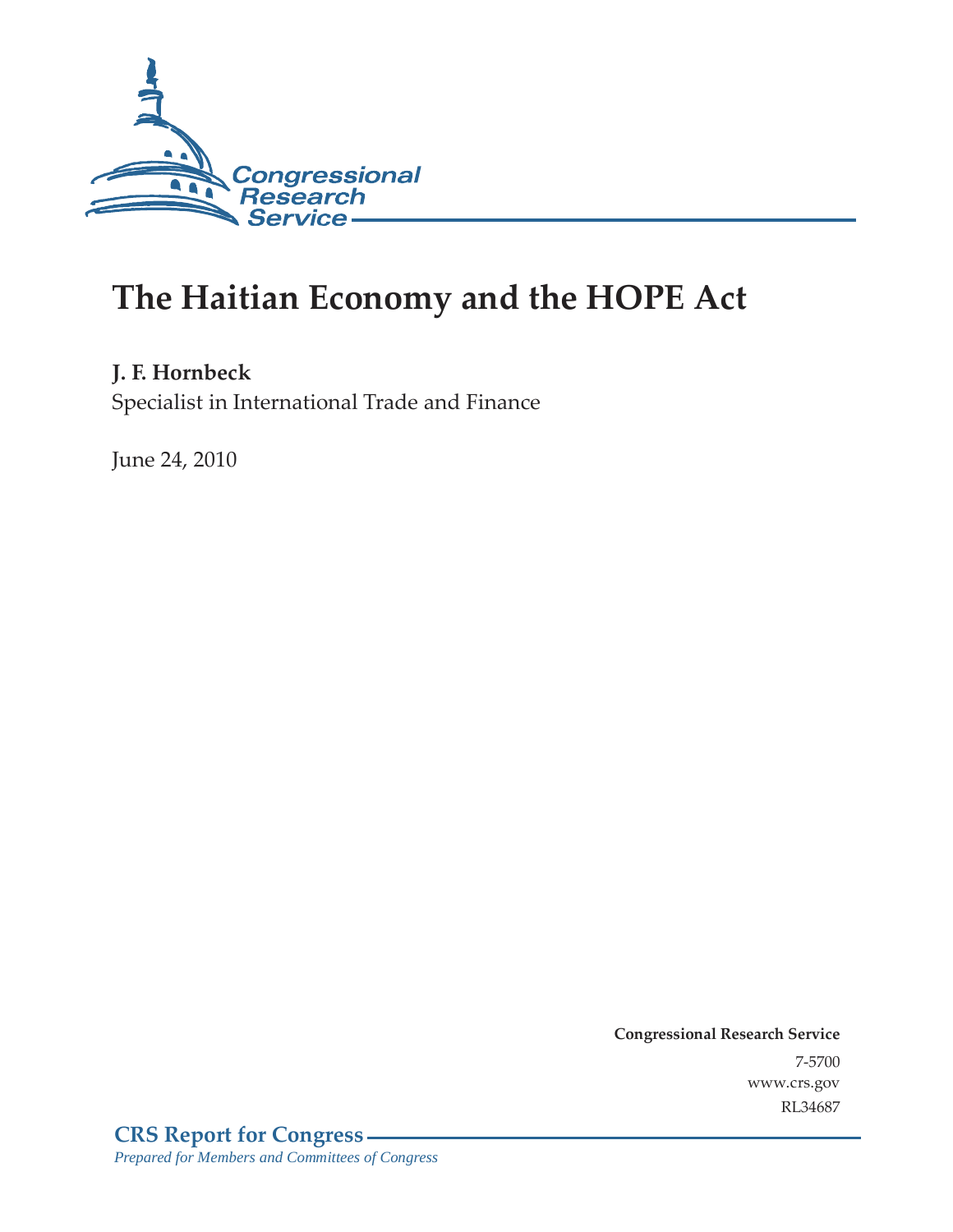## **Summary**

In December 2006, the  $109<sup>th</sup>$  Congress passed the Haitian Hemispheric Opportunity through Partnership Encouragement Act of 2006 (HOPE I), which included special trade rules that give preferential access to U.S. imports of Haitian apparel. These rules were intended to promote investment in the apparel industry as one element of a broader economic growth and development plan. HOPE I allowed for the duty-free treatment of select apparel imports from Haiti made from less expensive third-country inputs (e.g., non-regional yarns, fabrics, and components), provided Haiti met rules of origin and eligibility criteria that required making progress on worker rights, poverty reduction, and anti-corruption measures. Early assessments of the effectiveness of HOPE I, however, were disappointing. The  $110<sup>th</sup>$  Congress responded by amending HOPE I with the Hemispheric Opportunity through Partnership Encouragement Act of 2008 (HOPE II). HOPE II extended the preferences for 10 years, expanded coverage of duty-free treatment to more apparel products, particularly knit articles, and simplified the rules, making them easier to use. Early evidence suggests that apparel production and exports are responding to these changes.

HOPE II also amended the eligibility requirements by requiring Haiti to create a new independent Labor Ombudsman's Office and establish the Technical Assistance Improvement and Compliance Needs Assessment and Remediation (TAICNAR) Program. The TAICNAR program provides for the United Nations International Labor Organization (ILO) to operate a firm-level inspection and monitoring program to help Haitian apparel factories comply with meeting core labor standards, Haitian labor laws, and occupational health and safety rules. It would apply to those firms that agree to register for the program as a prerequisite for utilizing the tariff preferences. The TAICNAR program is also designed to help Haiti develop its own capacity to monitor compliance of apparel producers in meeting core labor standards.

The earthquake that rocked Haiti on January 12, 2010 caused considerable damage to the apparel sector, although much has been done to return capacity to pre-earthquake levels. Rebuilding costs for the industry are estimated at \$38 million to refurbish damaged buildings, replace machinery, and train new employees. The U.S. Congress responded to the apparel industry's needs by amending the HOPE Act with the Haiti Economic Lift Program (HELP) Act of 2010 (P.L. 111- 171), which improves U.S. market access for Haitian apparel exports. Two important considerations guided congressional action in addition to a broad-based concern over Haiti's economic and social problems. First, legislation appeared to focus on enhancing those preference rules that have so far shown the most promise for promoting investment, production, and apparel exports. Second, Congress factored in the possibility of negative effects on U.S. producers and workers, and in so doing sought a policy coherence that attempts to balance domestic and foreign policy considerations.

The HELP Act made a number of major changes to the trade preferences including extending the Caribbean Basin Trade Partnership Act (CBTPA) and the HOPE Act through September 30, 2020; allowing the value-added rule to remain at 50% through 2015; increasing the woven tariff preference level (TPL) to 200 million square meter equivalents (SMEs), with many exclusions to accommodate U.S. industry; expanding the knit TPL similarly; reducing the 3-for-1 earned import credit to 2-for-1; and expanding the list of products eligible for duty-free treatment under special assembly rules. The HELP Act requires U.S. Customs and Border Protection (CBP) to verify that apparel articles imported under the TPLs are not transshipped illegally into the United States, and to develop a plan to evaluate and improve Haiti's customs capabilities.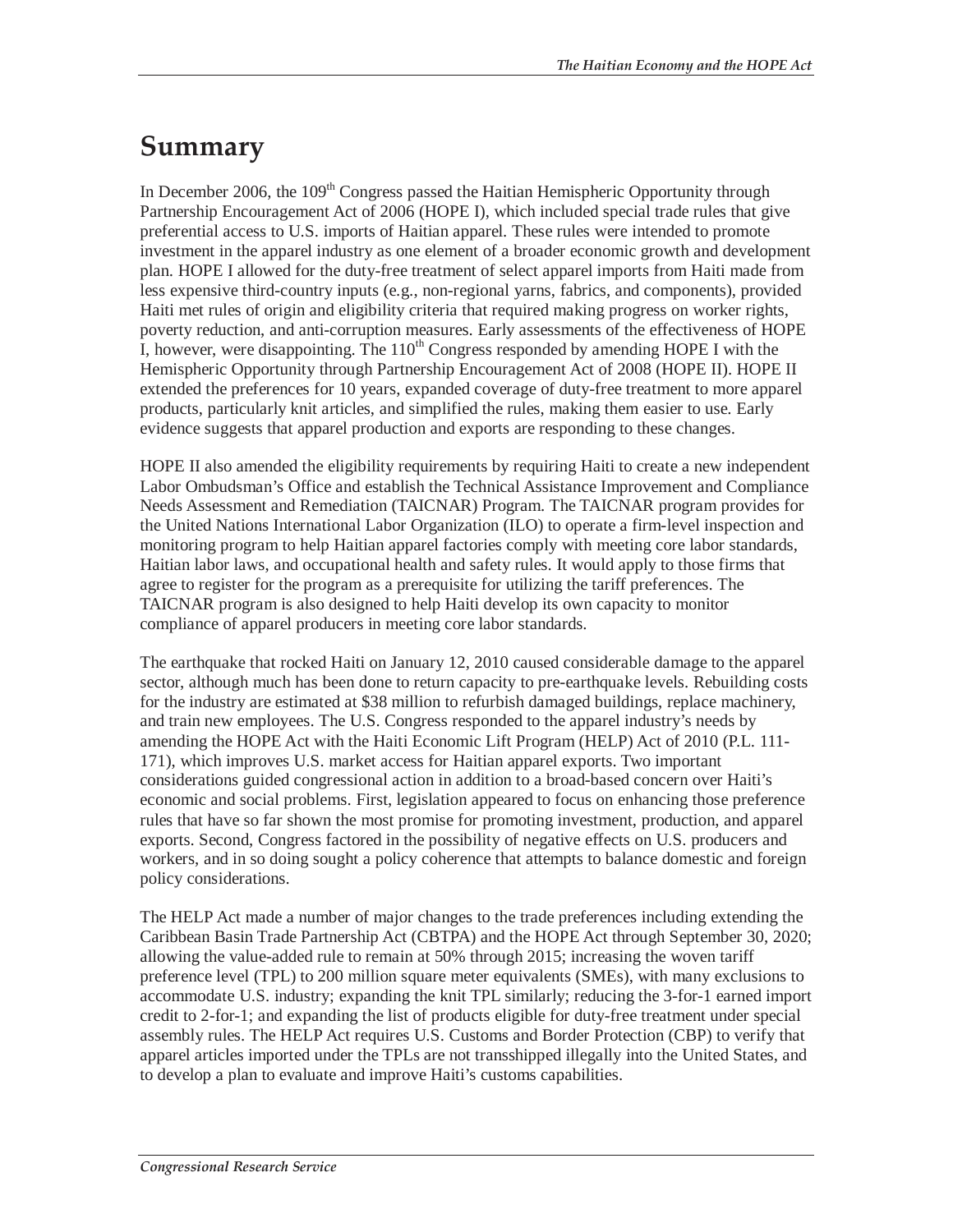# Contents

## Figures

### **Tables**

| Table 2. U.S. Imports of Apparel from Haiti by Preference Program and Rule |  |
|----------------------------------------------------------------------------|--|

## Appendixes

|--|--|--|--|--|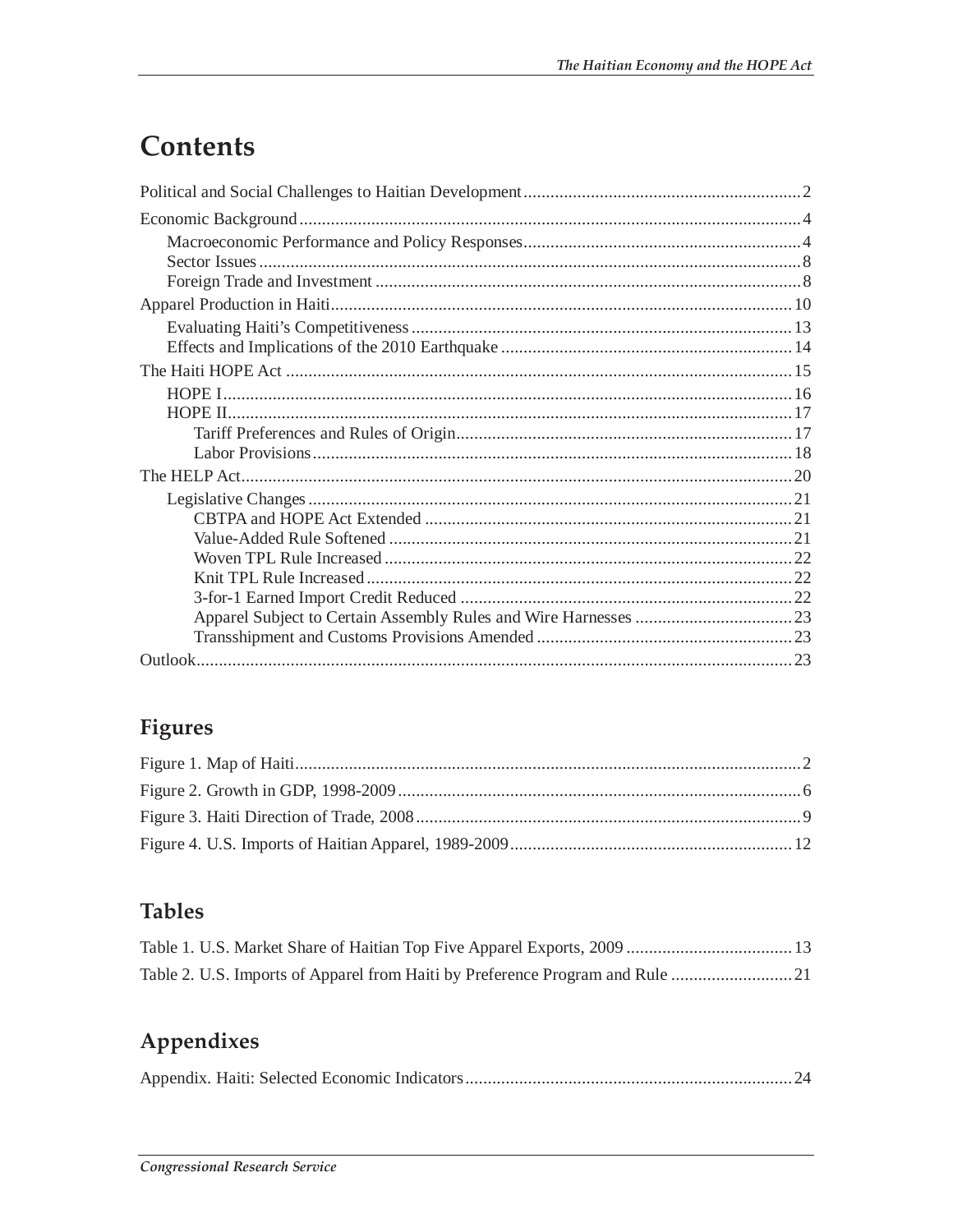### **Contacts**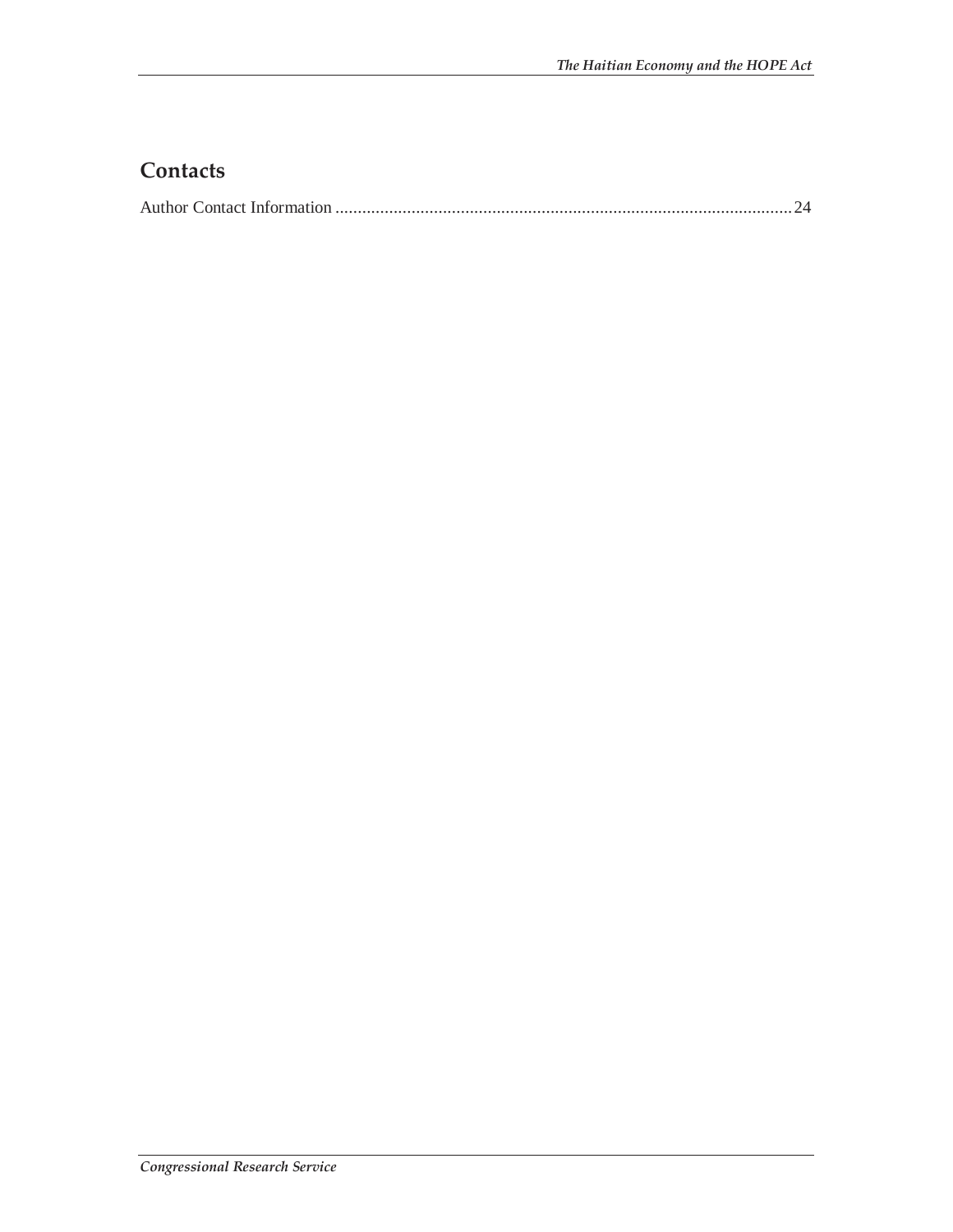aiti's economic, political, and social development has been on a slow track since the transition from dictatorship to democracy began in the mid-1980s. The devastating earthquake of January 12, 2010, was a major setback to what little progress had already aiti's economic, political, and social development has been on a slow track since the transition from dictatorship to democracy began in the mid-1980s. The devastating earthquake of January 12, 2010, was a major setback to is without the physical, political, and economic infrastructure to provide adequately for its citizens. As the massive humanitarian relief effort continues, planning for Haiti's economic reconstruction and development is also underway.<sup>1</sup> The transition from disaster relief to a national redevelopment strategy is essential, and by all accounts, must be comprehensive, directed at all sectors of the economy, and guided by the Haitian government in cooperation with the United Nations and other international assistance organizations.

The U.S. Congress has long taken a comprehensive view of aid to Haiti, annually appropriating funds in support of security, humanitarian relief, and development assistance. Yet, the Haitian economy even before the earthquake had experienced extremely slow growth in output, employment, and productivity. One important step that reflects the nexus of congressional interest and Haitian need is the HOPE Act. In December  $2006$ , the  $109<sup>th</sup>$  Congress passed the Haitian Hemispheric Opportunity through Partnership Encouragement Act of  $2006$  (HOPE I)<sup>2</sup> to assist Haiti with expanding its apparel trade as a way to help stimulate economic growth and employment. The act included special rules for the duty-free treatment of select U.S. apparel imports from Haiti, particularly those made from less expensive third-country inputs, provided Haiti met rules of origin and eligibility criteria that require making progress on worker rights, poverty reduction, and anti-corruption measures.

Early assessments of the effectiveness of HOPE I, however, were disappointing and the  $110<sup>th</sup>$ Congress responded in 2008 by amending it with HOPE II.<sup>3</sup> HOPE II extended the preferences for 10 years, expanded coverage of duty-free treatment to more apparel products, and simplified the rules of origin to make them easier to use. The act also included a new requirement to ensure that participating apparel firms comply with internationally recognized core labor standards and submit to regular inspection by the United Nations International Labor Organization (ILO).

In the aftermath of the earthquake, congressional interest again turned to amending the HOPE Act to increase incentives for investors. The Haiti Economic Lift Program (HELP) Act of 2010 (P.L. 111-171) was introduced in the House and Senate on April 28, 2010.<sup>4</sup> It passed in the House on May 5, 2010 and in the Senate the following day with strong bipartisan support. The HELP Act extended the Caribbean Basin Trade Partnership Act (CBTPA) and the HOPE Act through September 30, 2020. It further enhanced those HOPE Act trade preferences that appeared to have demonstrated the greatest effect in promoting Haitian apparel exports, particularly the least restrictive of those that allow use of lower-cost apparel inputs sourced from anywhere in the world. These provisions give Haitian firms a competitive advantage in the U.S. market, which is intended to attract long-term investment to Haiti's primary export industry. This report analyzes the evolution of the HOPE Act as it relates to U.S. trade policy, the Haitian economy, and postearthquake reconstruction efforts.

<u>.</u>

<sup>&</sup>lt;sup>1</sup> For details and updates on relief efforts, see CRS Report R41023, *Haiti Earthquake: Crisis and Response*, by Rhoda Margesson and Maureen Taft-Morales

<sup>&</sup>lt;sup>2</sup> Title V of the Tax Relief and Health Care Act of 2006 (H.R. 6111/P.L. 109-432). Technically an amendment to the Caribbean Basin Economic Recovery Act (CBERA) of 1983 (P.L. 98-67).

<sup>&</sup>lt;sup>3</sup> Title XV of the Food, Conservation, and Energy Act of 2008 (H.R. 6124/P.L. 110-246)—the "Farm Bill."

<sup>&</sup>lt;sup>4</sup> H.R. 5160 and S. 3275, respectively.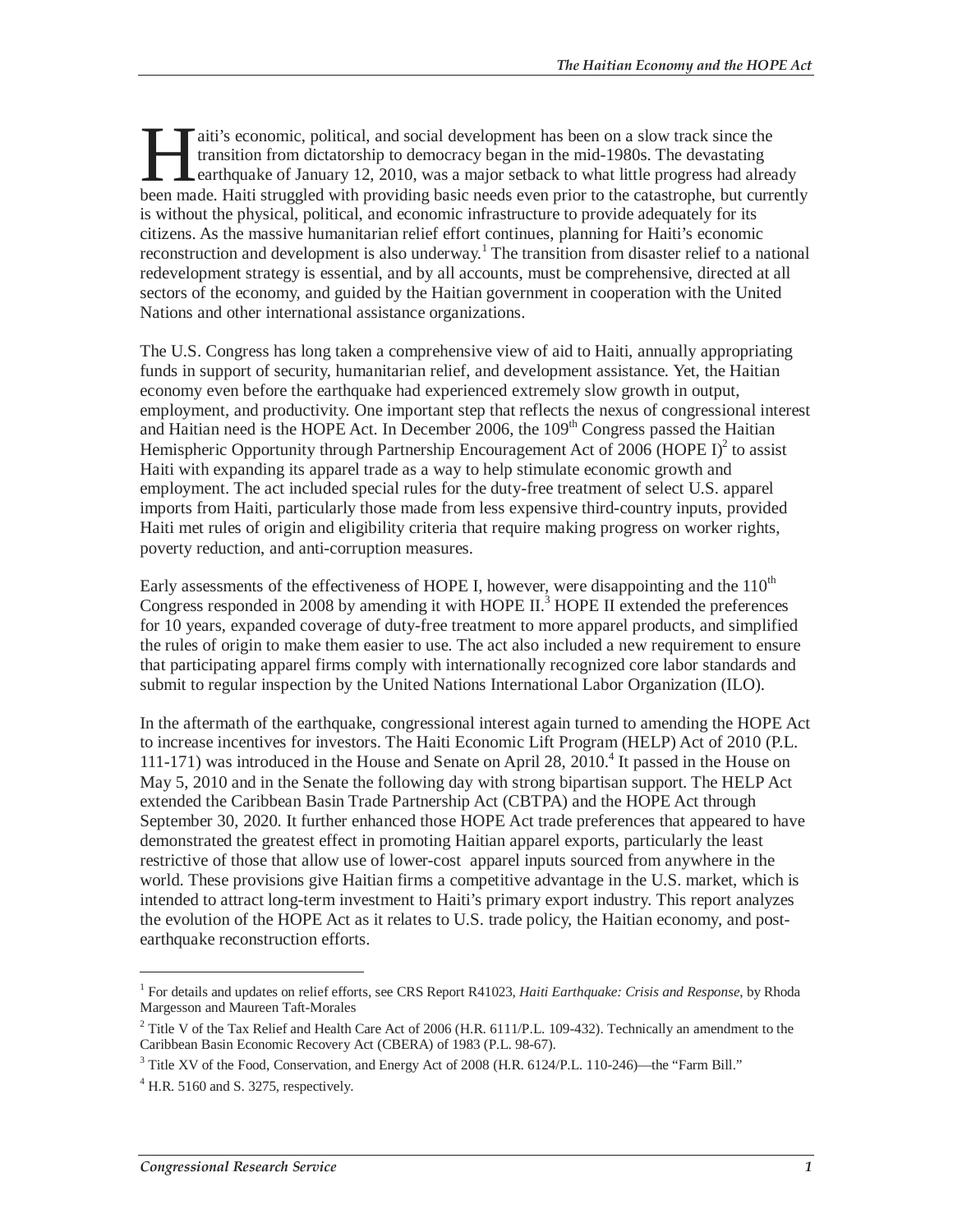# **Political and Social Challenges to Haitian Development**

A discussion of Haiti's current social and political situation is now clouded by the massive destruction caused by the January 2010 earthquake. By all accounts Haiti struggles to provide basic services and is in need of massive amounts of international aid. President Préval continues to govern, meeting with his cabinet ministers and helping to coordinate international relief efforts, but the extension of emergency presidential powers and delays in holding local and national elections have emboldened political opposition. This situation exacerbates Haiti's social and political problems deeply rooted in the country's historical development patterns.



**Figure 1. Map of Haiti** 

**Source:** Map Resources. Adapted by CRS.

Haiti occupies the western third of Hispaniola, a Caribbean island it shares with the Dominican Republic (see **Figure 1**). Haiti has endured a long post-colonial history of poverty, political repression, and underdevelopment, a trend that continues to challenge the sustainability of Haiti's fragile political stability. Since the end of the Duvalier dictatorship in 1986, Haiti has struggled to institutionalize democracy, and so far has been unable to overcome a legacy of weak governance, economic inequality, and social unrest. The presidency has alternated largely between Jean-Bertrand Aristide and René Préval, both of whom struggled to establish a broadly accepted government, in part for the lack of progress in changing the legacy of inequality in Haitian society. President Préval's second administration, begun in 2006, initially sparked a ray of hope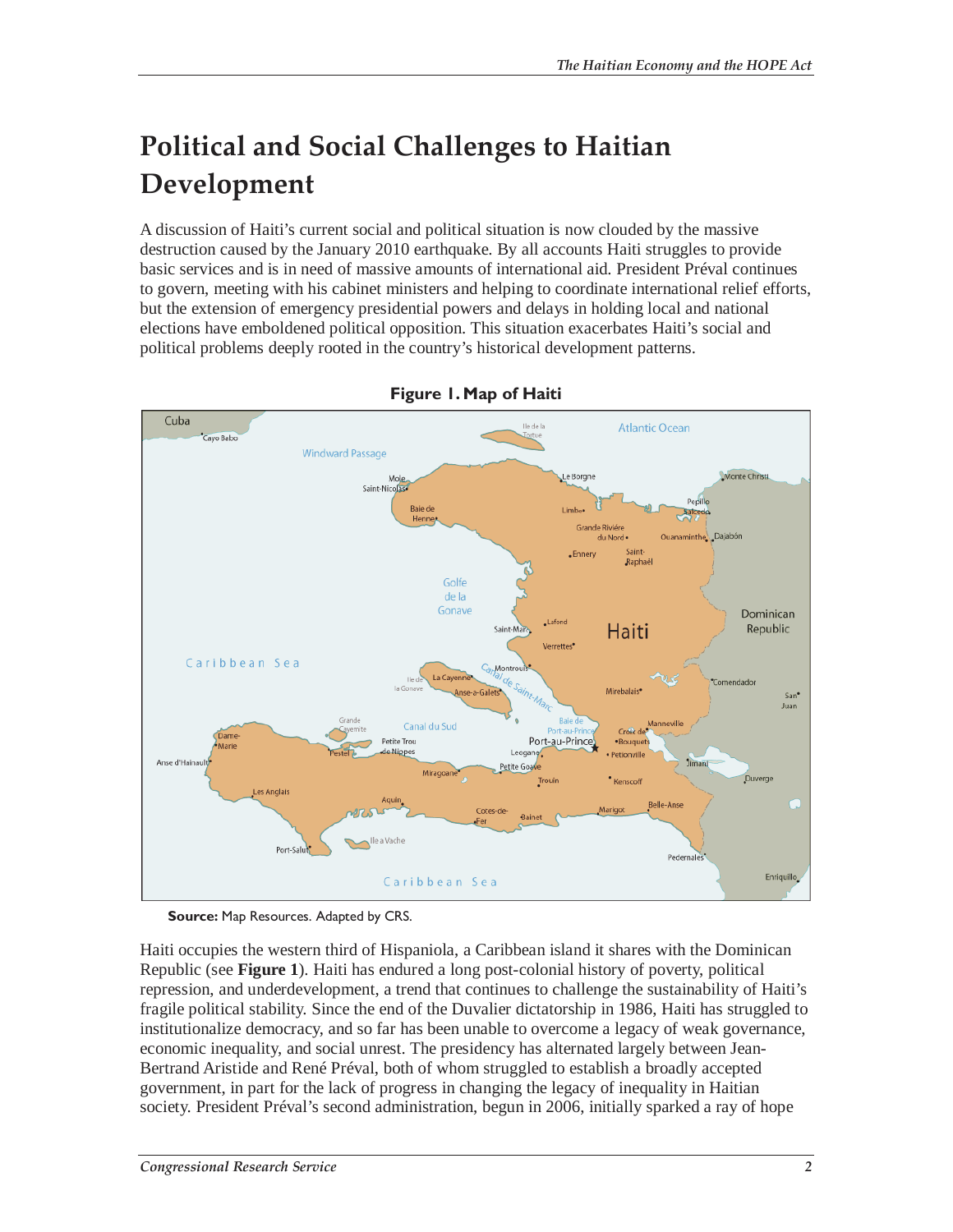among the masses, but his government has since been marred by decisions that have weakened his support and raised doubts about fledgling institutional democracy. The earthquake has worsened an already difficult political situation.<sup>5</sup>

The post-dictatorial political system is new, fragile, and in many ways, susceptible to criticism that it has failed to establish a fully functioning government. After four years into his second nonconsecutive term, Préval's leadership, vision, and strategy to address long-standing poverty and unemployment have come under question. The transitory terms of his prime ministers, along with delays in holding Senate elections, and in initiating widely supported constitutional reform (particularly to amend a repetitive, expensive, and so far unworkable electoral system) have compromised the government's legitimacy. The multiparty system, rather than consolidating politics, may be slipping further into factional partisanship, leading to low voter turnout, evidence for some of the failure to promote a "political culture of participation."<sup>6</sup> Multiple observers note that the government bureaucracy suffers from a historic endemic corruption, acting to enrich itself while failing to delivery basic services to the Haitian people.<sup>7</sup>

Political tensions emerged once again during the Senate runoff elections that took place on June 21, 2009. The dominant party of President Préval gained 5 of the 11 seats, but the numbers mask a broader discontent within Haitian society. Turnout was exceedingly poor, estimated at 10% or less of registered voters, and scattered violence marred any overall sense of a society exercising its democratic privileges, not to mention the cancellation of voting in one province. The elections took place amid serious protests by medical students after classes failed to resume, and by society as a whole over an emotional debate on raising the minimum wage, which congress eventually passed and President Préval signed into law. Some constituents have questioned Préval's commitment to the populist platform that helped bring him to power as he pursues a pragmatic middle path to governance.<sup>8</sup>

In the wake of the current disaster, Préval's leadership is being fully tested, in part by electoral politics. Elections have been interrupted by the earthquake and as of May 8, 2010, terms for the National Assembly and one-third of the Senate have expired, but not before parliament extended Préval's mandate until May 11, 2011. It also appears as though the presidential and parliamentary elections scheduled for November 2010 may be delayed, in part from lack of presidential action. Taken together, these actions have caused additional friction in an already highly stressed society and have also led to congressional calls for President Préval to expedite efforts to set a firm election date.<sup>9</sup>

Haiti's uneven social structure lies at the heart of its state of recurring crisis. Haitian society has small middle and working classes, and is dominated by the chasm between a tiny minority of wealthy elite and the impoverished masses, the latter of which have little power or participation in

<sup>5</sup> For an analysis of Haiti's authoritarian tradition and obstacles to democratization, see Fatton, Robert Jr. *Haiti's Predatory Republic: The Unending Transition to Democracy*. Boulder: Lynne Reinier Publishers. 2002. 6

<sup>&</sup>lt;sup>6</sup> Perito, Robert M. *Haiti: Hope for the Future*. United States Institute of Peace. Special Report 188. June 2007. p. 6.

<sup>7</sup> Fatton, *Haiti's Predatory Republic*, pp. 10, 14 and 112-17; Transparency International. *Corruption Perceptions Index, 2008* (Haiti ranked 177 out of 180) and; U.S. Department of State. *Haiti: Country Report on Human Rights Practices, 2007*. March 2008. pp. 1 and 8.

<sup>8</sup> Jonathan M. Katz, "Many Haitians Say Away from Polls, Senate Seats Contested in Runoff Elections," *South Florida Sun-Sentinel*, June 22, 2009, p. 10A.

<sup>9</sup> U.S. Congress, Senate Committee on Foreign Relations, *Haiti: No Leadership--No Elections*, committee print, 111th Cong., 2nd sess., June 10, 2010, S.Prt. 111-50, pp. 4-5.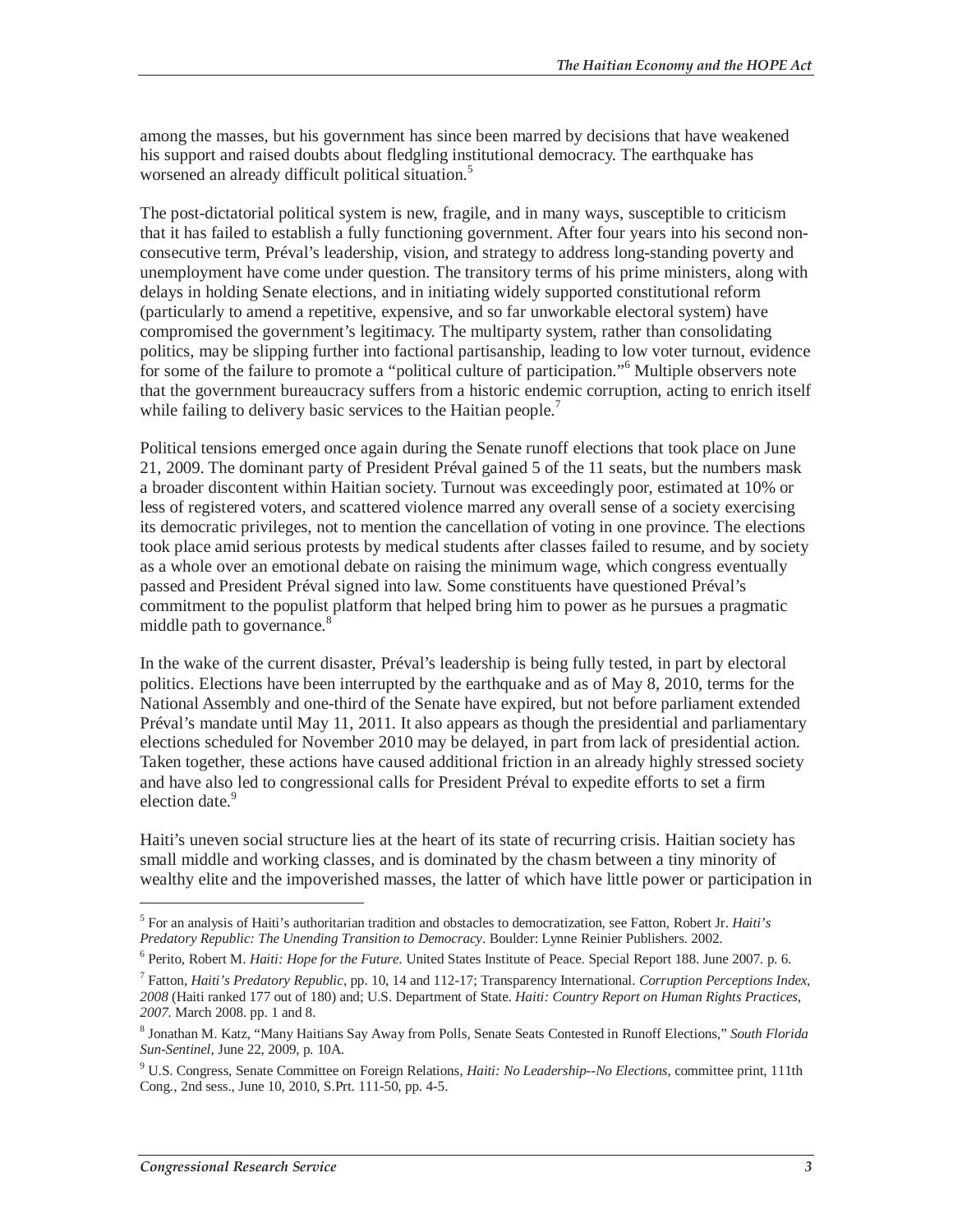governing. Politics since the transition to democracy in 1986 has not altered this precarious relationship. The highly skewed distribution of power and resources, and the underlying fear it generates, have made the transition to democracy difficult. Haiti's political future appears tenuous as long as entrenched economic and social patterns remain unchanged.<sup>10</sup>

Research on the sustainability of young democracies suggests that Haiti occupies the category of highly vulnerable countries. Initial conditions that correlate with a reversal of democracy include poor economic performance overall, low per capita income, highly skewed income and asset distribution, and weak political institutions that have difficulty enforcing checks and balances on executive power.<sup>11</sup> The Préval government is feeling the pressures that poor economic performance places on governments, compounded by the effects of the earthquake. Strong support from the international community will need to be effective in alleviating suffering and providing hope to help rebuild political as well as economic momentum.

Prior to the earthquake, security was reportedly improving, although it remained a persistent problem, rooted in the history of violence stemming from political and economic inequality.<sup>12</sup> It manifested in the often random violence of gangs and paramilitary groups. Security is currently being enforced by the United Nations Stabilization Mission in Haiti (MINUSTAH), but relief efforts also include the addition of U.S. and U.N. troops. Despite some concerns with sovereignty issues, there is no doubt that the current situation requires a strong foreign military presence for the foreseeable future. The ability of MINUSTAH to handle a possible escalation of social upheaval is an important question given the country's desperate situation, although the temporary deployment of U.S. forces has helped maintain stability.

## **Economic Background**

Even prior to the earthquake, economic growth and development was hindered within this often marginally functional political and social landscape. Internally, many doubted that the Haitian government could deliver on changing the day-to-day conditions of a population immersed in poverty. Externally, vast amounts of foreign aid expose the challenge of development in a country devoid of the basic cornerstones of growth. The restoration of growth remains the primary economic goal and is a necessary condition for development. The post-earthquake challenge involves nearly the wholesale reconstruction of an economy. Even if Haiti can emerge from the earthquake's devastation and policies can be designed and resources brought to bear, igniting a sustainable growth trend will not provide the foundation for long-term political and social stability if it cannot begin to address the underlying extreme social inequality.

### **Macroeconomic Performance and Policy Responses**

Haiti's dismal economic growth trend epitomizes its long-term development paralysis. From 1960 to 2000, annual average per capita income growth was actually -0.7%, by far the worst performance in the Western Hemisphere. Growth was achieved briefly in the 1970s, led by

<sup>10</sup> Fatton, *Haiti's Predatory Republic*, pp. 197-205 and Perito, *Haiti: Hope for the Future*, pp. 2-7.

<sup>&</sup>lt;sup>11</sup> Ethan B. Kapstein and Nathan Converse, "Why Democracies Fail," *Journal of Democracy*, vol. 19, no. 4 (October 2008), pp. 57-68.

<sup>&</sup>lt;sup>12</sup> United Nations. Security Council Report. *Haiti*. April 2006. Available at http://www.securitycouncil.org.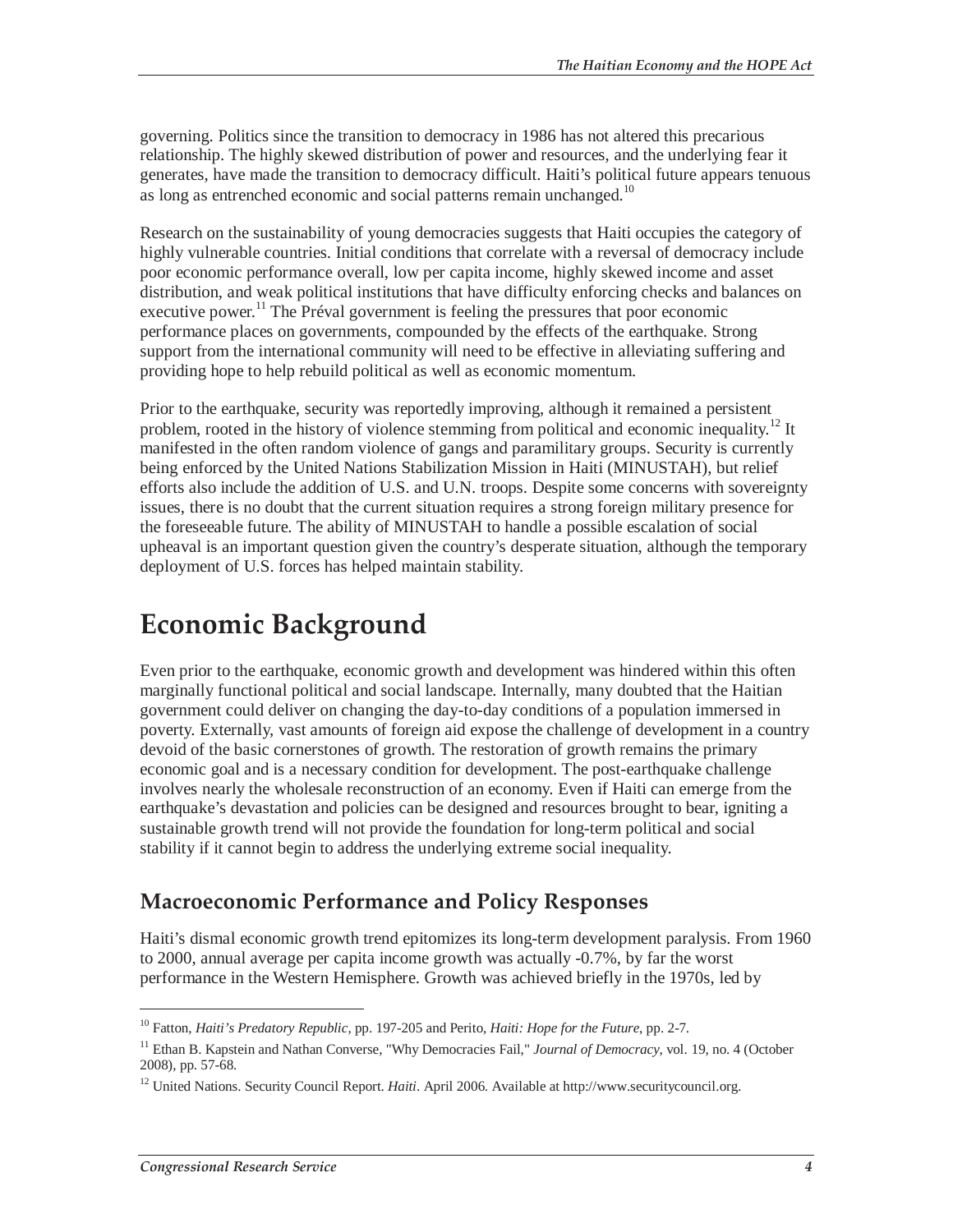export-oriented assembly industries, but Haiti experienced a prolonged economic downturn in the 1980s, as did most countries in the region, leading to social and political unrest that ultimately contributed to the overthrow of the Duvalier dictatorship in 1986.

In 1991, following an interim government, Aristide emerged briefly as the first elected president, only to be deposed by a military coup within a few months. To force the return of the democratically elected government, the United States and other countries responded with a trade embargo under the auspices of the Organization of the American States (OAS) and the United Nations (UN). Although its success in changing political behavior has been questioned, its economic effects were concrete and devastating. Haiti was already experiencing a decline in output, employment, and income, but the trend mushroomed during the 1991-1994 embargo. The embargo targeted fuel imports (not food, but supplies were delayed), and all exports. Overall, by 1994, per capita income had fallen by 30% in three years and unemployment peaked at 75%.13

Sector effects were highly pronounced. Employment in the assembly manufacturing industry (e.g., apparel, electronics, sporting goods), centered in Port-au-Prince, fell by over 80%, shedding 32,000 jobs. One estimate of the multiplier effect suggests that the embargo eliminated some  $200,000$  jobs in the formal sector.<sup>14</sup> Most assembly plants closed permanently, with only apparel rebounding slightly in the aftermath of the embargo. The inability to import agricultural inputs such as fertilizers and seeds, or to export agricultural goods, had similarly devastating effects on that sector's production. In addition, because oil imports were blocked, there was a sudden increase in the use of charcoal, accelerating the ecologically destructive trends in deforestation and soil erosion, further damaging agricultural production.<sup>15</sup>

Trade was renewed in 1995, but economic growth oscillated for the next decade, hampered by recession, flooding, and ongoing political turmoil. In the post-embargo period, annual GDP growth for the decade ending 2006 averaged only 1.1%, lower than Haiti's 1.4% average population growth rate. This trend is a recipe for perpetuating chronic unemployment, poverty, and emigration pressures in a country like Haiti that cannot absorb most new entrants into the work force. As seen in **Figure 2**, Haiti's economic growth has generally lagged badly compared to Latin America and the Caribbean (LAC) as a whole, a region that is itself known for its poor long-term growth record. Growth has been positive since 2005, but averaged only slightly more than 2.0% per year.<sup>16</sup> There are many domestic and international issues facing Haiti, but sustainability of its long-term growth is at the core of its development challenge (see data in **Appendix**).

Haiti is the poorest country in the region. Over 70% of the population lives on less than \$2 per day. Inequality is extreme; Haiti has the most highly skewed income patterns in the Americas, with nearly half of the nation's earnings going to the top 10% of the income distribution, while the bottom 10% earns less than 1% of national income.<sup>17</sup> Inflation has made matters worse,

<u>.</u>

<sup>13</sup> Gibbons, Elizabeth D. *Sanctions in Haiti: Human Rights and Democracy under Assault*. Westport: Praeger Publishers. 1999. pp. 13 and 18.

<sup>&</sup>lt;sup>14</sup> Ibid., p. 11, citing United Nations data.

<sup>15</sup> Ibid., pp. 10-14 and The World Bank. *Haiti: Options and Opportunities for Inclusive Growth*. Washington, D.C. June 1, 2006. pp. 1-5.

<sup>16</sup> United Nations Economic Commission on Latin America and the Caribbean. *Statistical Yearbook for Latin America and the Caribbean, 2009*. Santiago, January 2010. p. 77.

<sup>&</sup>lt;sup>17</sup> This is one measure of poverty. Compare with neighboring Dominican Republic with 16% of the population living on less than \$2 per day. World Bank. *World Development Indicators 2009*, pp. 67 and 72.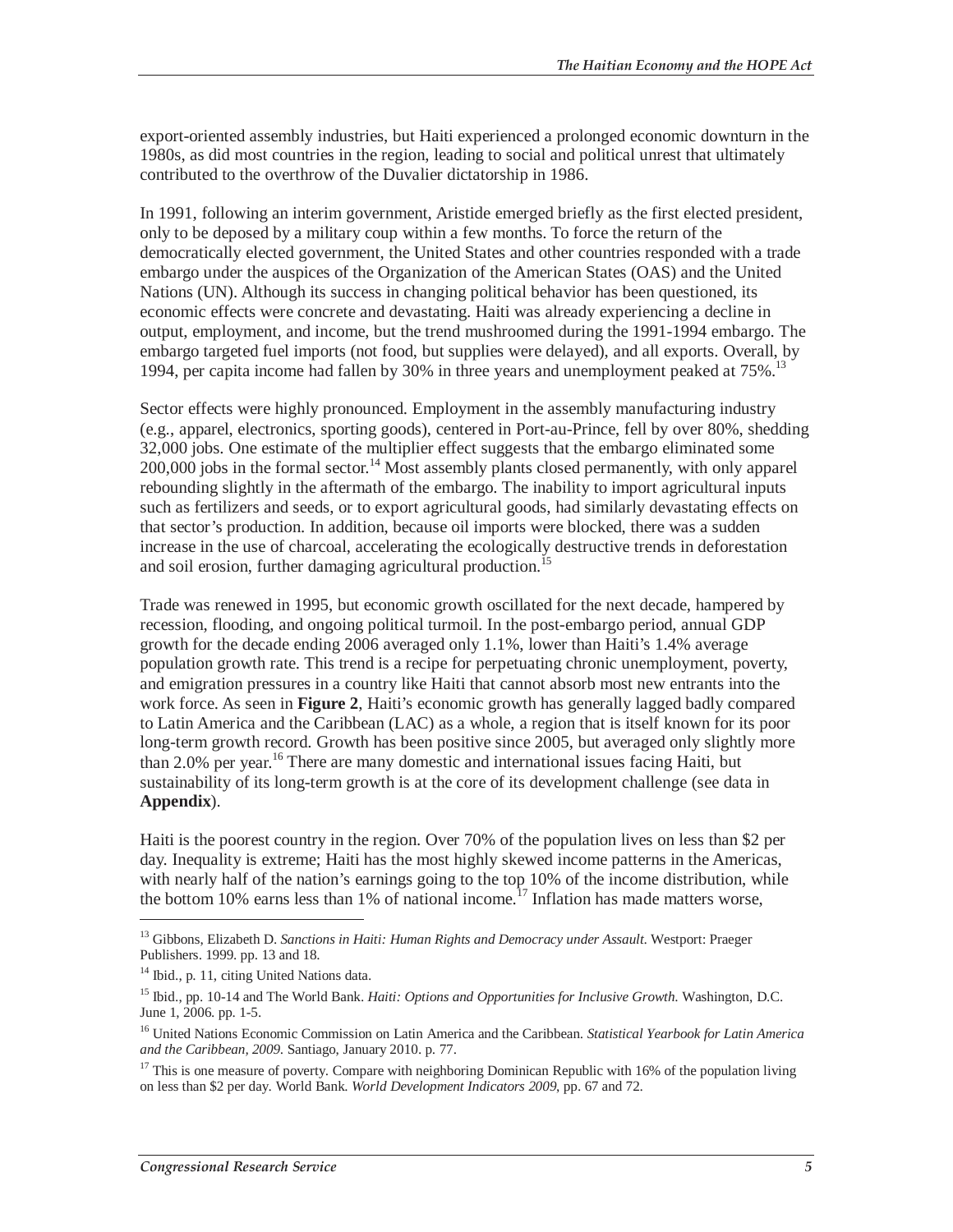causing real wages to fall by half from 2000 to 2008, despite a major adjustment in 2003 (see data in **Appendix**). The 2009 global recession although painful, helped arrest inflation, allowing real interest rates to fall along with food and energy prices. Employment opportunities are few, with 80% of workers operating in the informal sector.



**Figure 2. Growth in GDP, 1998-2009** 

**Source:** United Nations. Economic Commission on Latin America and the Caribbean. *Statistical Yearbook for Latin America and the Caribbean 2009*. January 2010. p. 77.

The 2009 debate over increasing the minimum wage produced protests and political conflagration, an outrage that attests to the importance that the Haitian people place on the need for policy responses to address persistent poverty. There is little doubt that failure to adjust the minimum wage in line with inflation had deeply eroded the purchasing power of most Haitians. The Haitian Congress proposed to more than double the minimum wage across the board from the equivalent of \$1.80 to \$5.00 per day. There was disagreement among President Préval's advisors on supporting this level of increase because employers argued that such large cost increases could force worker layoffs and potentially bankrupt some firms, particularly small and medium-sized businesses.<sup>18</sup>

As a compromise, President Préval agreed to a minimum wage of \$5.00 per day for workers in all sectors except apparel, who received an adjustment to \$3.25, with the law requiring parity within a few years. Apparel manufacturers argued that fully trained and efficient apparel sewers already earned in excess of the new minimum wage in any case. The real marginal cost of the raise was

<sup>18</sup> Mo Wang, *Haiti's Minimum Wage Battle*, Council on Hemispheric Affairs, August 19, 2009 and author's interviews in Port-au-Prince, November 5-11, 2009.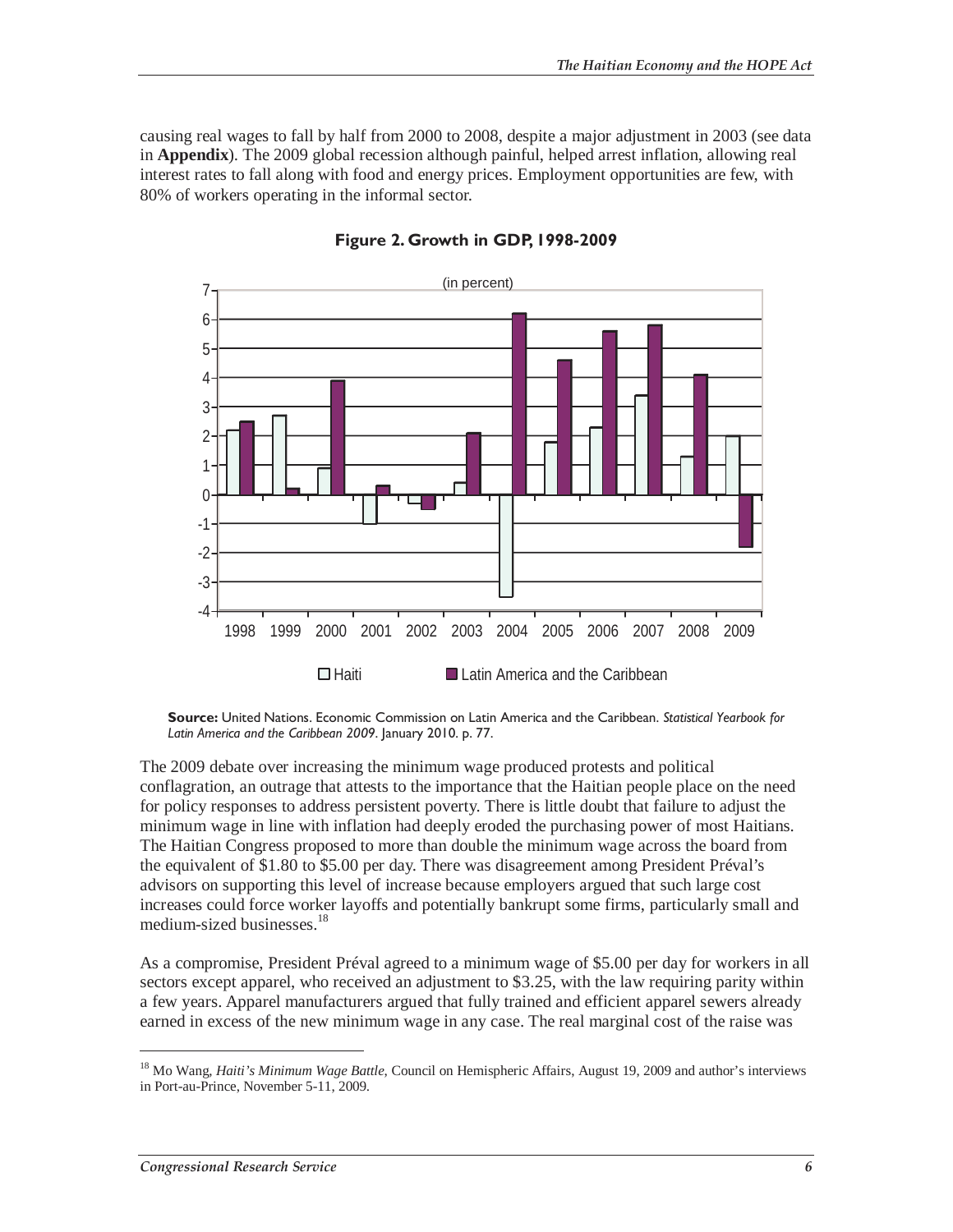associated with increased expenses for training, vacation, and other paid absences. Shortly after the wage increase took effect, there were reported employment responses. Two prominent employment sectors, retail gasoline and private security, both reported employment decreases as adjustments to high wage costs. Gasoline stations, for example, reduced or eliminated afternoonevening shifts, a time when retail sales tended to diminish.<sup>19</sup> Whether this employment trend will continue over the long run is unknown and perhaps irrelevant in the short run given current conditions.

To address the need for a strategic industrial development plan, President Préval established a Presidential Commission on Competitiveness in 2009. Its primary goal was to enact a development strategy based on improving productivity, diversifying the economy, and creating new employment opportunities in the short term. This ambitious plan envisioned the creation of 500,000 jobs within three years by targeting key industries in agriculture, services, and manufacturing sectors that could be started up or expanded relatively quickly. Specifically, the plan calls for investment in five "growth clusters" (fruits and tubers, animal husbandry, tourism, garment production, and business process outsourcing), with additional resources committed to "support sectors" such as infrastructure, finance, information technology, education, and enhanced business climate.<sup>20</sup>

While the plan is bold, history suggests it will not be easy to achieve. It does, nonetheless, reflect a serious effort to present a comprehensive analytical approach that covers both short-term and long-term development goals. Success in the short term is critical if any progress is to be made in reducing poverty and related social unrest. It will be an important plan to monitor, not only as a gauge of Haiti's economic success, but because it will likely raise expectations that problems can begin to be addressed in the near future, which may entail a higher degree of political risk. Most importantly, it may provide the basis for Haiti's emergence from the economic catastrophe it currently faces, including an assessment of the Haitian government's role in planning and bringing about redevelopment.

Despite these plans, Haiti's growth trend has suffered from the global downturn, which reduced remittances, exports, and public revenue, presenting a risk to Haiti's economic recovery program. Projections of average annual rates of growth are only between 1% and 2%. To consolidate what little gains have been made in reinvigorating growth, Haiti will have to address a core area of domestic policy, the lack of productivity growth.

Persistently low or negative productivity is the result of negligible investment in private enterprise, as well as human and social capital such as education, health care, and infrastructure. It is pronounced in the agricultural sector, where primitive methods and ancient equipment perpetuate low yields, lack of growth in cultivated land, and inadequate food supplies, much of this because of the sector's "decapitalization" during the 1991-1994 trade embargo. Investment in manufacturing has also been sparse, jeopardizing prospects for longer-term growth.<sup>21</sup> Improvements in public administration, especially those that might address widely perceived

<sup>19</sup> Author's interviews in Port-au-Prince, November 5-11, 2009.

<sup>20</sup> Presidential Commission on Competitiveness—Groupe de Travail sur la Competitivite (GC), *Shared Vision for an Inclusive and Prosperous Haiti*, Draft Report, Port-au-Prince, July 2009, pp. 33-46.

<sup>21</sup> See United Nations. Economic Commission on Latin America and the Caribbean. *Economic Survey of Latin America and the Caribbean, 2006-2007*. Santiago, July 2007. pp. 256-259; Global Insight. *Haiti*. May 29, 2007; The World Bank, *Haiti: Options and Opportunities for Inclusive Growth*, pp. 5-6; and Gibbons, *Sanctions in Haiti*, pp. 15-16.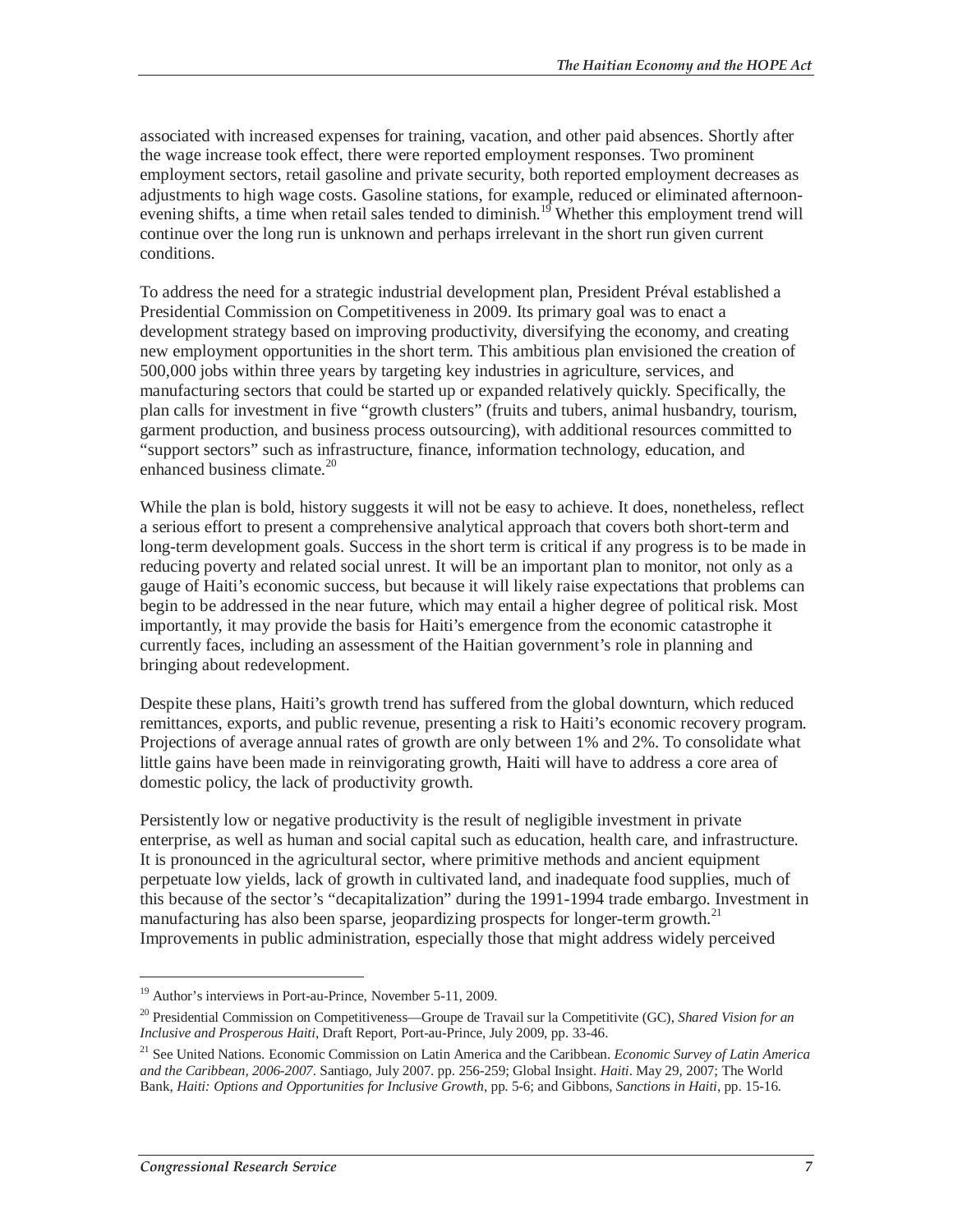problems of crime, corruption, and bureaucratic efficiency, along with private sector gains, could provide the basis for progress under the Préval development plan.<sup>22</sup> A critical reconstruction question for both the public and private sectors is whether to rebuild as quickly as possible to meet immediate needs, or invest the additional time and money to rebuild at higher standards.

#### **Sector Issues**

Slow growth is also an obvious constraint at the sector level. Agricultural production represents 30% of GDP and employs up to 70% of the work force, mostly dedicated to subsistence farming. Output has stagnated for decades and declined for five years in a row until expanding by 3.0% in 2007. Agricultural growth is limited by the small amount of arable land, overuse of soil, and poor irrigation. It is also constrained by poor rural infrastructure, destructive agricultural practices, and frequent hurricanes and other natural disasters. Rice, sugar, and coffee are produced at a fraction of levels achieved decades earlier. Haiti currently produces little of these traditional exports, and output of staples has long been insufficient to meet domestic food needs. Haiti, therefore, must import large amounts of food stuffs. Rising international prices of basic foods exposed Haiti's vulnerability to price shocks and its limited ability to feed itself, as seen in the food riots that occurred in April 2008.<sup>23</sup> The subsequent collapse in commodity prices, although a problem for much of the region, helped alleviate some of Haiti's import bill, at least in the short run.

Manufacturing constitutes only 7.6% of GDP and has shown no growth over the past decade until recently. It, nonetheless, is the major foreign exchange earner and holds out some promise for employment growth. Manufacturing is dominated by food processing (47.2%) and apparel assembly (21.1%). Construction and public works account for another 7.7% of GDP and grew by 6.3% over the last two years. These trends reflect recent, new public sector investment and provide one option for employment growth of low-skilled workers. The services sector constitutes 51% of GDP and is led by restaurant and hotel industries, which together account for 27% of GDP. It grew by nearly 6% in 2007. Tourism is not a major factor, but core ingredients of a tourist industry are present in Haiti, should confidence return in Haiti's ability to maintain political and economic stability.<sup>24</sup>

### **Foreign Trade and Investment**

Haiti has a historically unhealthy dependence on foreign commerce and finance, from the colonial days of the sugar trade to the current assistance provided by developed countries. Total trade (exports plus imports) equals 60% of GDP, but the trade imbalance is large with a deficit equal to 33% of GDP. Haiti is in a difficult position because slow growth in output and exports means that it must rely on foreign sources for basic commodities such as food and oil, as well as manufactured and capital goods. The problem is often made worse by deteriorating terms of trade, when prices of oil and other commodity imports rise relative to prices of Haiti's exports.

<sup>22</sup> Presidential Commission on Competitiveness, *Shared Vision for an Inclusive and Prosperous Haiti*, pp. 18 and 22.

<sup>23</sup> République d'Haiti. Minitere de l'Economie et des Finances. Institut Haitien de Statistique et d'Informatique. *Les Comptes Economiques en 2007* and Banque de la République D'Haiti. *Produit Interieur Brut Par Secteur*; ECLAC, *Statistical Yearbook for Latin America and the Caribbean 2007*. IHS Global Insight, *Haiti*, February 23, 2009.  $^{24}$  Ibid.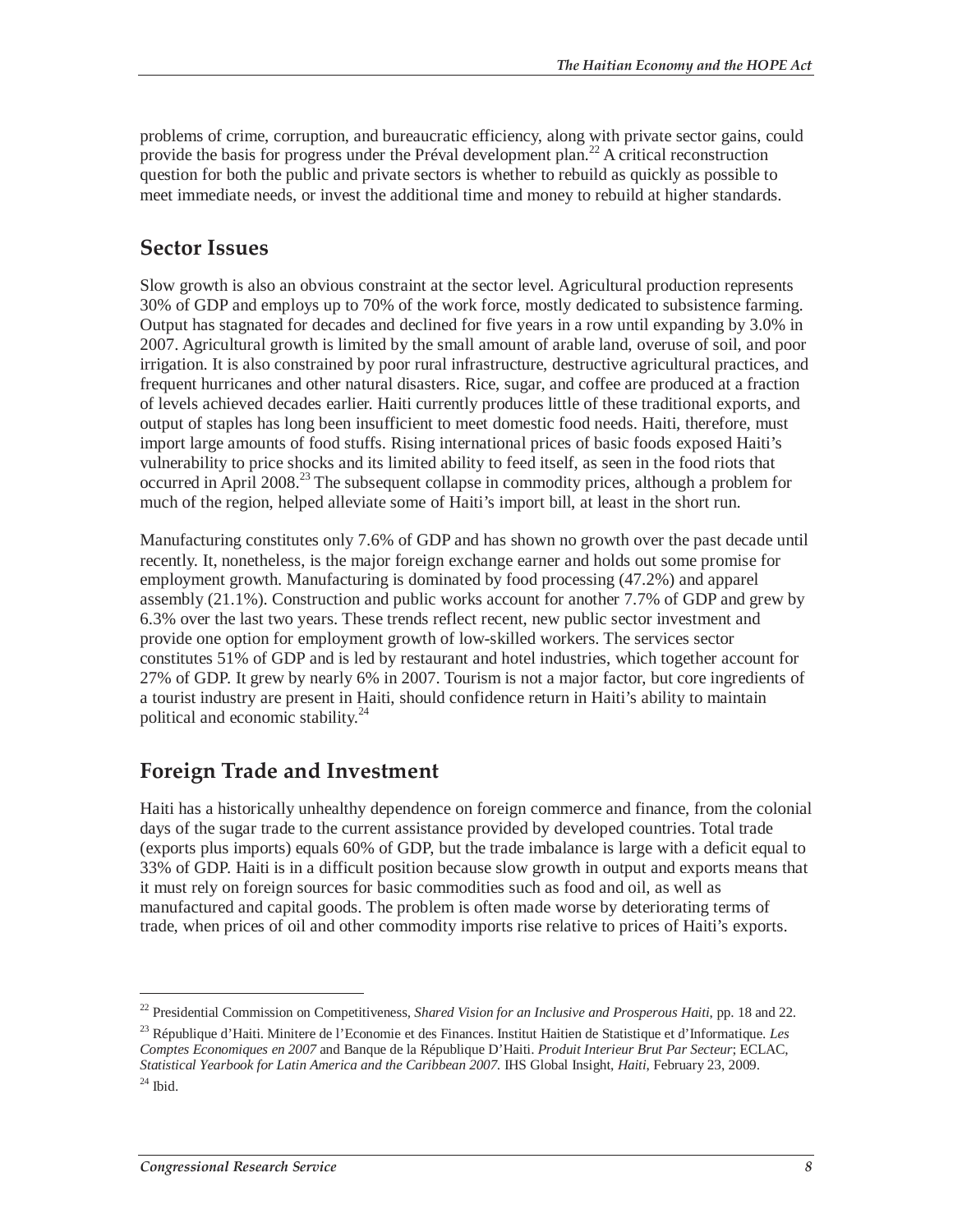Haiti's trade relationship with the world is dominated by the United States, with which it ran a \$494 million deficit in 2008. Haiti exports primarily apparel, which accounts for 75%-80% of foreign exchange earnings and for 92% of total exports to the United States. Cacao, mangoes, and coffee compose the small basket (4%) of agricultural exports.<sup>25</sup> In 2008, the United States accounted for 78.2% of Haiti's exports followed in order of magnitude by the European Union (7.4%), Thailand (3.6%), and Canada (3.3%)—see **Figure 3**. The United States also accounted for 53.5% of Haiti's imports followed by Latin America (11.6%), the European Union (8.8%), and China (7.1%).





A return to economic growth is critical to finance the trade deficit in the long run. In the near term, however, there is no alternative to relying on foreign sources of income, principally remittances, foreign aid, and grants. Transfers finance Haiti's fiscal and current account deficits, but they are a poor substitute for production and export-driven financing. They promote longterm dependency and create technical problems, such as exchange rate appreciation that exacerbates Haiti's structural trade deficit, with no concomitant growth in productivity or output that is typically associated with an export-driven exchange rate appreciation. These transfers, so necessary for Haiti's short-term survival, are dependent on the fortunes of expatriate citizens and the generosity of foreign governments, diminishing Haiti's control over the future of its economic well-being.<sup>26</sup>

Haiti has a poorly diversified export sector, overly dependent on one type of product and a single foreign market, a strategy that has so far shown little lasting positive effect on long-term development.<sup>27</sup> The risk to this export structure became increasingly clear with the U.S. economic downturn, which reduced demand for Haitian goods (falling 7.5% year-over-year). As the Commission on Competitiveness notes, reliance on U.S. trade preferences for apparel exports

<u>.</u>

<sup>&</sup>lt;sup>25</sup> U.S. Department of Commerce data reported in the World Trade Atlas.

<sup>&</sup>lt;sup>26</sup> This point is made by the IMF, which speaks to the need for Haiti eventually to return to a more normal pattern of investment and export-led growth rather than rely on international donors indefinitely. International Monetary Fund. *Haiti: Selected Issues and Statistical Appendix*. IMF Country Report No. 07/292. August 2007. p. 17.

<sup>&</sup>lt;sup>27</sup> Dupuy, Alex. Globalization, the World Bank, and the Haitian Economy. In: Knight, Franklin W. And Teresita Martínez-Vergne, eds. *Contemporary Caribbean Cultures and Societies in a Global Context*. Chapel Hill: University of North Carolina Press. 2005. pp. 51-52.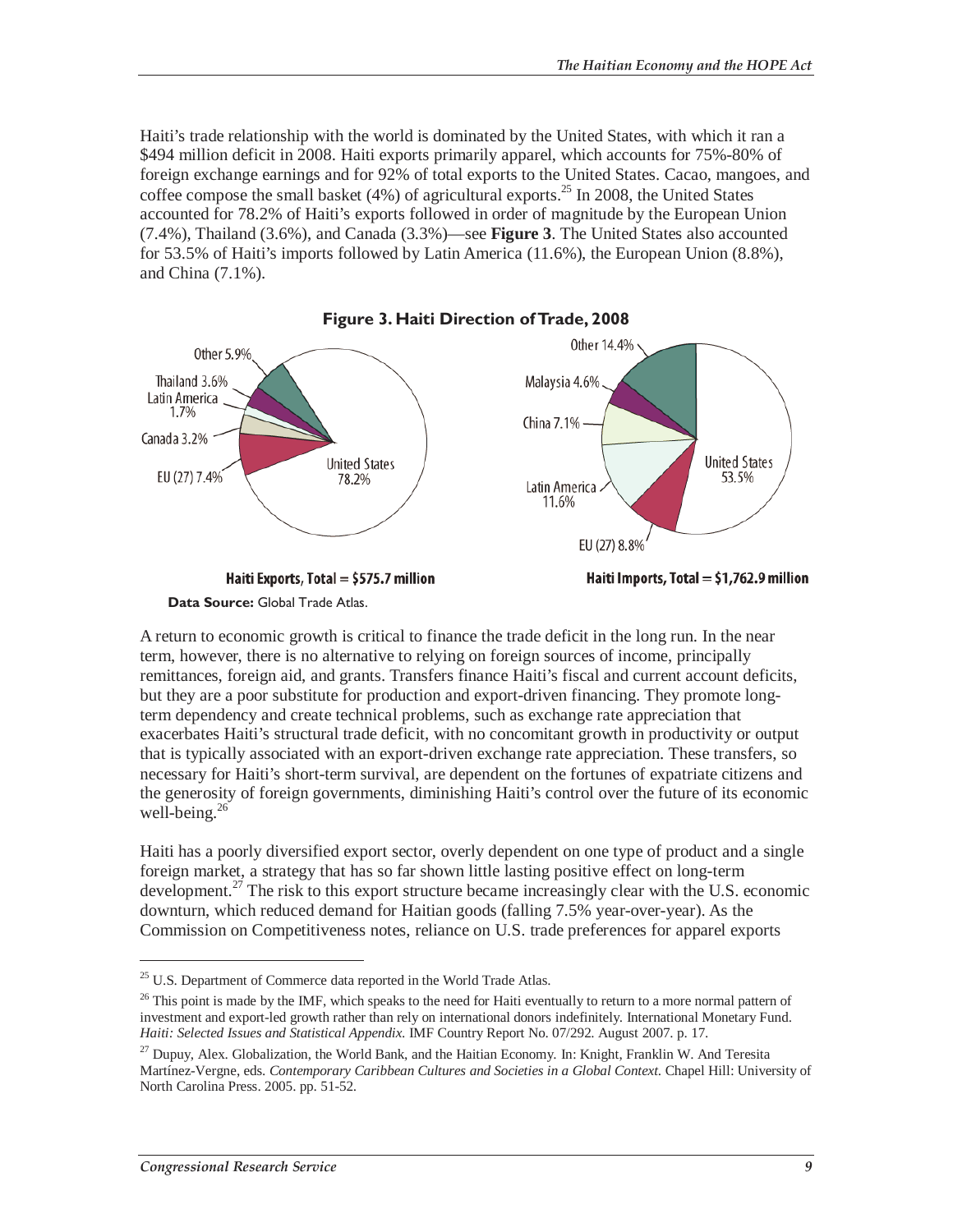represents a long-term opportunity, but only if the sector can be expanded into greater valueadded activities and other sectors of the economy begin to contribute more to growth in output and exports.<sup>28</sup>

Haiti's trade dependence is most pronounced on the import side. Haiti imports manufactured goods, machinery, transportation equipment, raw materials, energy, and food. It is unable to produce most of these needs and will be a large net importer for the indefinite future. Haiti's vulnerability became acute over the last decade with the rise in food and energy prices, which had a huge budgetary effect. From 2002 to 2007, the value of food and energy imports rose 57% and 159% respectively, even as volume declined slightly. In 2008, petroleum accounted for 25%-30% of total imports. This trend points to two fundamental problems. First, higher commodity prices make food and energy imports more expensive, decreasing Haitian purchasing power. Second, to compensate, there is a compounding substitution effect, in which other goods must be given up to spend more on food and energy. This effect may be seen in the decline of imports of manufactured goods, which fell by 37% from 2002 to 2007.<sup>29</sup>

Foreign direct investment (FDI) in Haiti has been historically very low. Net FDI inflows ranged from \$4 million in 2000 to \$14 million in 2004, and then spiked to \$160 million in 2006, before falling to \$30 million in 2008. The large increase appears to be related to an investment boost in construction and tourist industries, which seems to be limited in duration. Construction activity in the public and private sector has expanded briskly, but FDI inflows were not expected to continue at this recent higher level.<sup>30</sup> One approach to attracting FDI to Haiti rests on reinvigorating the apparel industry, a strategy that the U.S. Congress supports with the HOPE Act.

## **Apparel Production in Haiti**

Although agriculture is the single most important sector of the Haitian economy for both jobs and output, apparel assembly is the core export industry and one promising source of employment growth in the formal sector. Apparel production is a globally competitive industry that often relies on a multi-country chain of production. Fiber, yarn, and fabric production is capital intensive and provides the opportunity for the greatest value added. Garment assembly, by contrast, is highly labor intensive, offering thinner profit margins. Assembly factories are far less expensive to build than textile mills and location of production is often a secondary consideration to levels of vertical integration and global networks, use of technology, ability to demonstrate socially responsible production, and overall cost containment. The attraction of apparel assembly is the relatively low levels of investment and skills required to operate this entry-level segment of the industry. It not only provides opportunity for quick job growth, but also for advancement into the higher value-added work as investment, experience, contacts, and labor skills progress.<sup>31</sup>

Haiti is a prime candidate for redeveloping the apparel exporting industry because assembly requires an abundance of low-skill labor, but relies on relatively simple technology and small

<u>.</u>

<sup>28</sup> Presidential Commission on Competitiveness, *Shared Vision for an Inclusive and Prosperous Haiti*, pp. 44. 29 Ibid., *Importations d' Haiti*, February 2008.

<sup>&</sup>lt;sup>30</sup> Ibid., Résumé de la Balance des Paiements d'Haiti, February 2008 and Economic Commission on Latin America and the Caribbean, *Economic Survey of Latin America and the Caribbean, 2006-2007,* p. 259.

<sup>31</sup> CARANA Corporation, *Garment Manufacturing in Haiti: An Economic Analysis of the Cost Structure and Recommendations for the Way Forward*, Prepared for CHF International Haiti, June 14, 2009, pp. 5-7.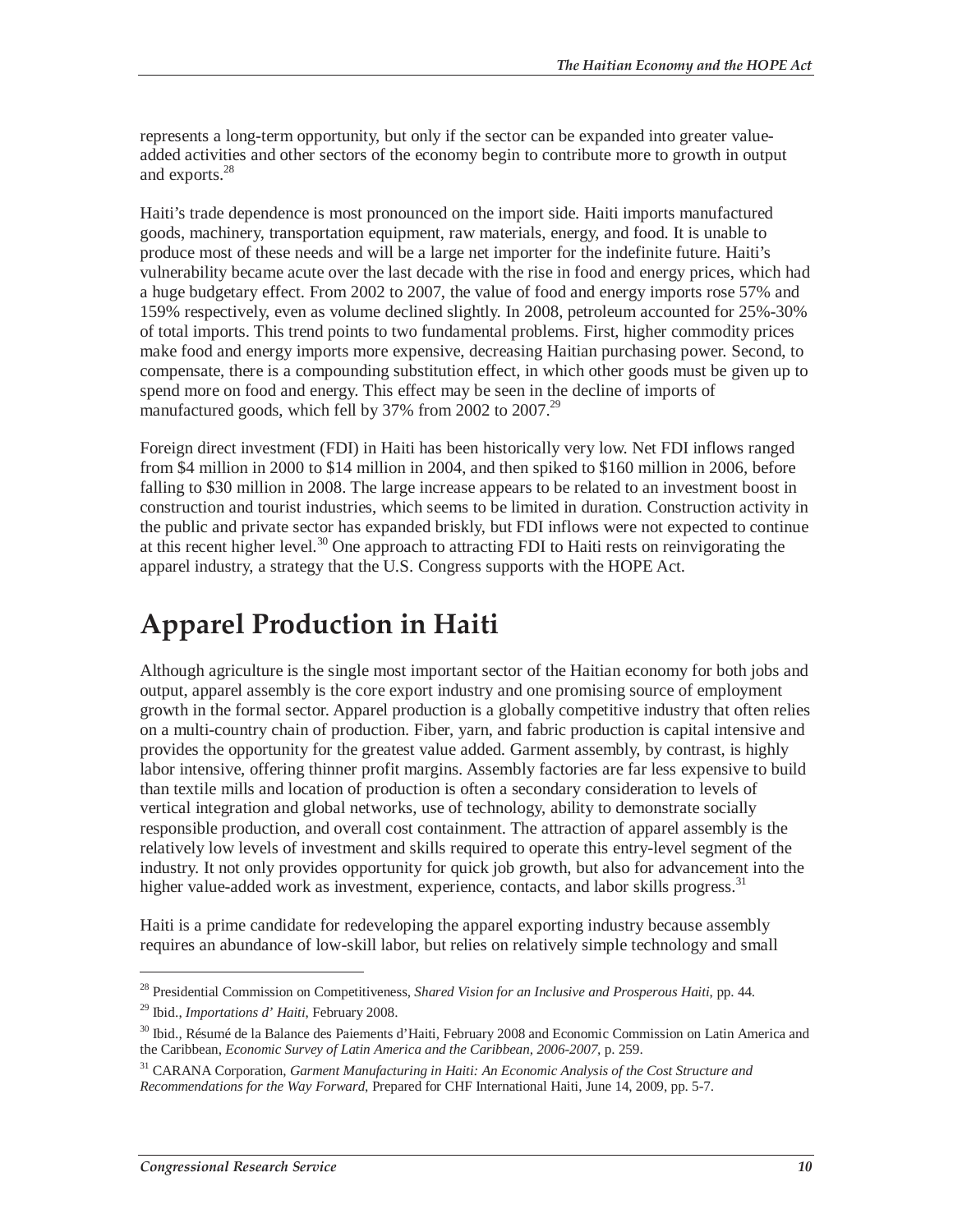capital investment. Therefore, production naturally gravitates toward locations with low labor costs. Although Haiti's labor costs are not as low as those in some Asian countries, they are the lowest in the region, allowing Haiti to niche into apparel assembly. As shall be discussed, at the margin, U.S. trade preferences and relatively relaxed rules of origin can provide a critical benefit. $32$ 

The fortunes of the apparel sector to date, however, have paralleled the broader trends of the economy, which have been subject to tremendous social and political turbulence. Historically, the apparel heyday in Haiti lasted from the 1960s through the end of the Duvalier dictatorship in 1986. The troubled transition to democracy, including the 1991 military coup and trade embargo that followed, caused a massive downturn in production for years. Since 1994, the Haiti apparel industry has entered into a slow and tentative period of rebuilding.

At its peak in the 1980s, Haitian apparel industry sources estimate that the number of jobs ranged upward of 100,000. The 1991-1994 trade embargo effectively closed apparel operations, causing employment to fall to near zero for a short time, as many apparel manufacturers apparently left Haiti for Honduras and other sites in the region. In its rebuilding, Haitian apparel firms estimate that employment more than doubled to 27,000 since the original HOPE legislation passed in  $2006.<sup>33</sup>$ 

Firm-level apparel output data are not readily available, but because over 90% of apparel production is exported to the United States, U.S. import data can serve as a reasonable proxy for production trends. **Figure 4** shows the trend of U.S. imports of Haitian apparel by volume. Note that imports were falling in the tumultuous aftermath of the Duvalier dictatorship, hitting bottom during the 1991-1994 trade embargo. With a temporary return to relative political calm, U.S. imports (again as a reflection of output) rose, but declined again after 2000 as production was lost to competition and continuing political uncertainty kept investors at bay.

Growth renewed after 2002 with industry restructuring. By 2006, a new downturn is noticeable, likely related to two events that occurred at that time: the end of global textile quotas put in place under the World Trade Organization (WTO) Agreement on Textiles and Clothing (ATC), and implementation of the Dominican Republic-Central America-United States Free Trade Agreement (CAFTA-DR), which shifted regional U.S. tariff preferences for apparel in favor of Central America.<sup>34</sup> The downturn continued into 2008, likely reflecting the effects of the global financial crisis, but returned to growth in 2009.

Haiti's apparel industry faces many challenges. Domestically, the lack of industrial space, the high cost of capital and utilities, and poor infrastructure top the list. Externally, highly efficient competitors both in the region and in Asia will continue to challenge Haiti's low-cost export strategy. The required use of higher-cost U.S. inputs (e.g., yarns, fabrics, components) for dutytree entry into the United States has also been a problem, much of it addressed in the HOPE II and HELP Acts (see "HOPE II" and "The HELP Act"). To improve its competitiveness, the industry underwent major restructuring after 2000. Where it once had been a relatively diversified

<sup>32</sup> Paul Brenton and Mombert Hoppe, *Clothing and Export Diversification: Still a Route to Growth for Low-Income Countries?*, The World Bank, Policy Research Working Paper 4343, Washington, D.C., September 2007, pp. 2-10.

<sup>&</sup>lt;sup>33</sup> Correspondence with Haitian apparel representatives, February 2010, and prepared statement by Haitian apparel representatives before the USITC and United States International Trade Commission. *Textiles and Apparel Effects of Special Rules for Haiti on Trade Markets and Industries*. Investigation No. TR-5003-1. November 8, 2007. p. 2-1.  $34$  Ibid.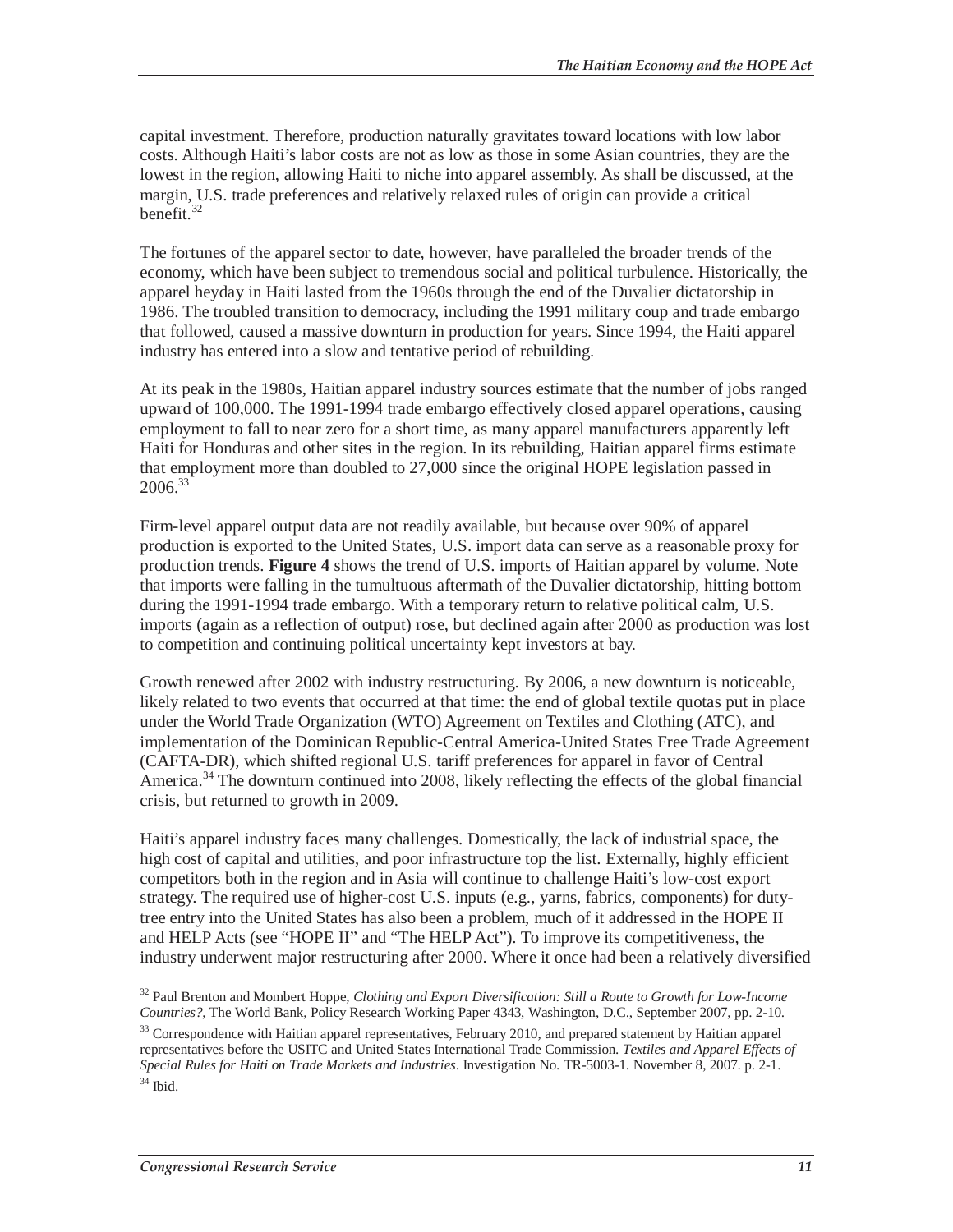producer, the industry as a whole adopted a leaner, low-cost business model based on highvolume production that could take advantage of Haiti's low-skill labor pool. Haiti was able to rebuild the industry based on this strategy and can compete at the low end of the U.S. apparel market based on its low wages, quality products, and proximity to the United States, consistent with Haiti's stage of development.





**Source:** U.S. Department of Commerce. International Trade Administration. Office of Textiles and Apparel. http://otexa.ita.doc.gov/

For the most part, Haiti's production is still limited mostly to simple knits and some woven products. The mix is shifting, however, toward greater production of more complicated woven goods (e.g., khaki pants), which rose from 12.6% of apparel exports to the United States in 2007 to 18.6% in 2009. Knits (e.g., t-shirts and sweatshirts) fell from 87.4% of apparel exports to the United States, to 74.4% over the same two years. Haiti's top five apparel products account for 90% of U.S. apparel imports from the country. As may be seen in **Table 1**, for these articles, Haiti's primary competition is Central America, the Dominican Republic, and Southeast Asia  $(ASEAN)$ ,<sup>35</sup> even more so than China, with the exception of articles produced from man-made fibers. Mexico, Bangladesh, and other countries are also important competitors for some items.

Rejuvenating Haiti's apparel assembly industry has been criticized as a growth strategy for its lack of development potential and vulnerability to rapidly changing market conditions. Nonetheless, it has survived as a niche production strategy in a highly competitive industry, even diversifying its product line. Supporters of the sector argue that given Haiti's limited options for rebuilding its economy in the short term, the apparel sector offers one relatively quick response to chronically high unemployment. Apparel assembly has also allowed manufacturing to remain in Haiti that might otherwise have migrated to Asia or Central America, and the industry has

<sup>&</sup>lt;sup>35</sup> The Association of Southeast Asian Nations: Indonesia, Malaysia, Philippines, Singapore, Thailand, Brunei Darussalam, Vietnam, Lao PDR, Myanmar, and Cambodia.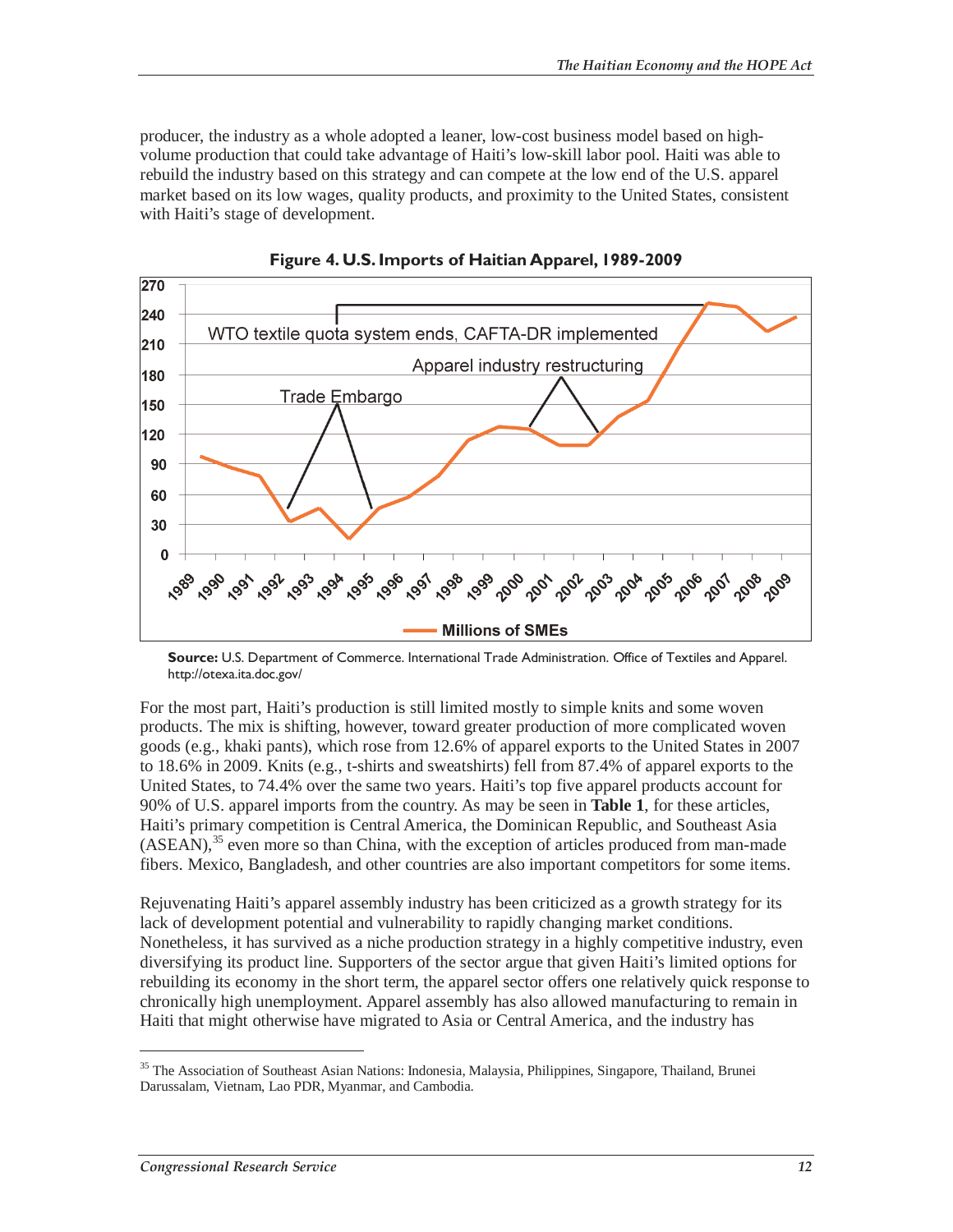recently begun to diversity production.<sup>36</sup> Haiti's apparel industry relies entirely on foreign producers for yarns and fabrics. Fabric is sourced primarily from the United States, the Dominican Republic, and Asia, in approximately equal proportions. Apparel factories produce for a wide variety of firms including Hanes (U.S.), Gildan (Canadian), Wilbes (South Korean), and Grupo M (Dominican), who contract for many well-known U.S. brand names.

| ן ווון טכו ככוונן             |       |                       |              |       |                   |       |  |  |
|-------------------------------|-------|-----------------------|--------------|-------|-------------------|-------|--|--|
| <b>Apparel Article</b>        | Haiti | CAFTA-DR <sup>a</sup> | <b>ASEAN</b> | China | Other             | World |  |  |
| Knit cotton shirts, mens/boys | 5.2   | 24.1                  | 19.I         | 4.1   | 36.9              | 100.0 |  |  |
| Underwear, cotton             | 4.6   | 35.3                  | 19.0         | 10.7  | 30.4              | 100.0 |  |  |
| Knit shirts, man-made fiber   | I.3   | 32.5                  | 25.4         | 11.3  | 29.5              | 100.0 |  |  |
| Trousers, cotton, mens/boys   | 0.9   | 6.5                   | 13.3         | 18.9  | 60.4 <sup>b</sup> | 100.0 |  |  |
| Other, from man-made fiber    | 0.1   | 4.9                   | 17.0         | 49.5  | 28.5              | 100.0 |  |  |

**Table 1. U.S. Market Share of Haitian Top Five Apparel Exports, 2009**  (in percent)

**Data Source:** U.S. Department of Commerce. OTEXA.

- a. The Dominican Republic, Guatemala, Honduras, El Salvador, Nicaragua, and Costa Rica.
- b. Mexico and Bangladesh account for 40% of U.S. imports of mens/boys cotton trousers.

Haitian apparel production is concentrated in Port-au-Prince, where it is located largely in two free trade zones situated near airport and port facilities. In addition, in 2003, Grupo M began a mutually beneficial apparel co-production arrangement in Ouanaminthe, on the northern border with the Dominican Republic (see **Figure 1**, Map of Haiti, p. 2). The plant is located in a relatively new foreign trade zone (Compagnie Development Industriel—CODEVI). Grupo M, the only Dominican company operating a co-production plant, provides management training and guidance, and plans to turn operation of the facility over fully to Haitian managers. It has also worked with the Haitian government in providing the necessary infrastructure investment, including water and electricity, the excess of which is made available to the surrounding community. Selection and training of Haitian workers is rigorous and the jobs are highly coveted.<sup>37</sup> Production was unaffected by the January 2010 earthquake.

### **Evaluating Haiti's Competitiveness**

Haiti has a competitive advantage in apparel based on its relatively low labor costs, proximity to the U.S. market, and a niche strategy based on mass-produced articles. This niche relies largely on simple assembly operations (sewing and some cutting), has few style changes over time, accommodates slightly longer lead times, and has relatively predictable demand schedules. Location of production is often not a critical decision factor for many buyers, but proximity to the

<sup>&</sup>lt;sup>36</sup> Dupuy, op. cit., pp. 64-65 and prepared statement by Haitian apparel representatives before the USITC and United States International Trade Commission. *Textiles and Apparel Effects of Special Rules for Haiti on Trade Markets and Industries*. Investigation No. TR-5003-1. November 8, 2007. pp. 2-1 thru 2-6.

<sup>&</sup>lt;sup>37</sup> Discussions with Haitian and Dominican representatives in Ouanaminthe and Santo Domingo, April 20-26, 2008. From a historical perspective, this area has been an important border crossing, but also the site of significant conflict between the two countries. Communities on both sides of the border support the plant for the benefits it provides as the major income generator in the region.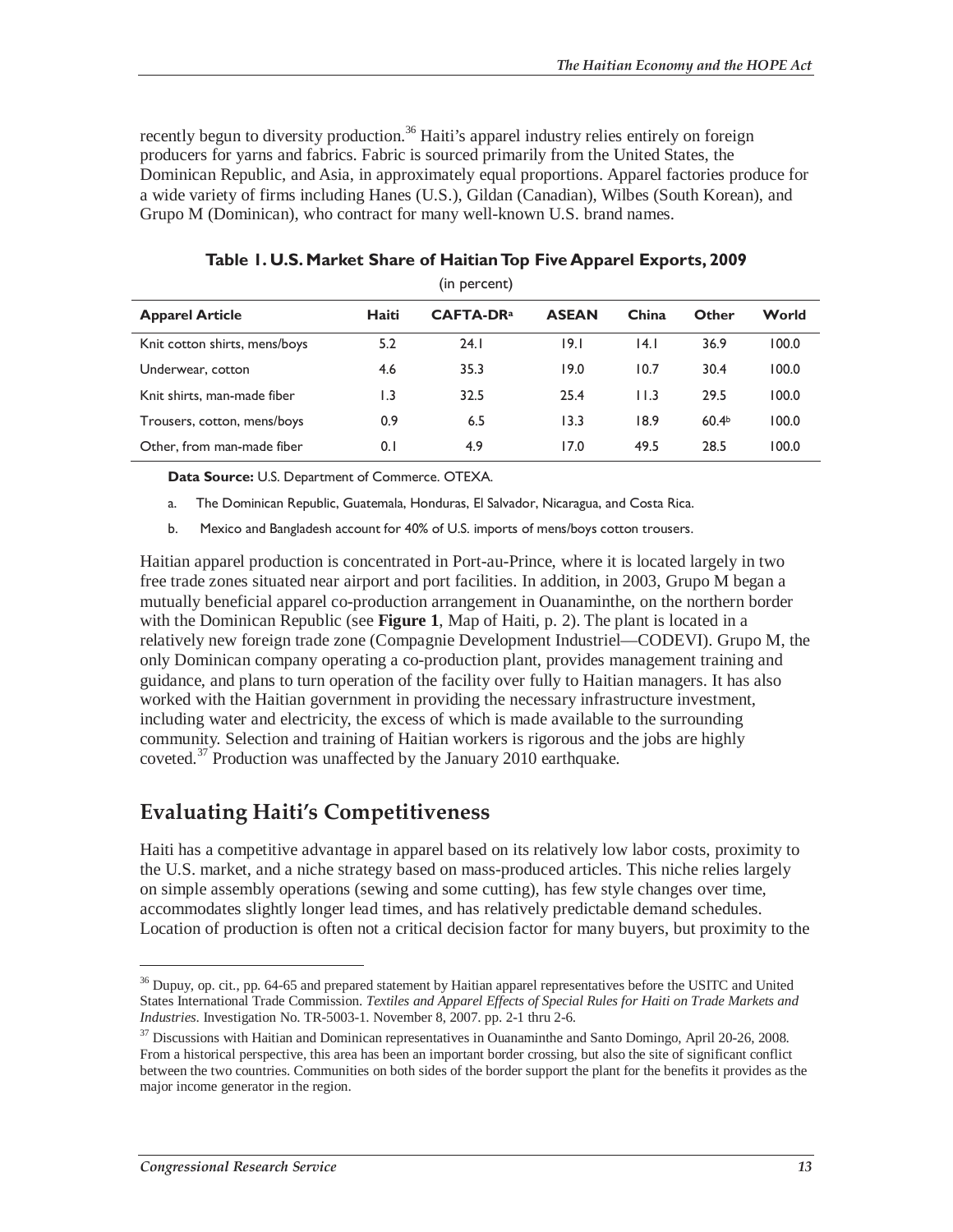U.S. market has proven to be an important benefit for Haiti. There are, however, significant productivity problems, with some firms operating barely at the margin of profitability. A survey of apparel buyers ranked Haiti as "favorable" on price and overall product quality, but pointed to the need to (1) improve training for apparel workers and middle management, (2) overcome a poor image for political stability, (3) develop better infrastructure, and (4) compensate for a lack of production in "apparel infrastructure" such as thread, linings, and fabric.

Haiti compares less favorably on costs of electricity, construction, and overall operation. While rent on industrial space is low, buildings are fully depreciated and given high construction costs and the need to rebuild, future rent costs could rise significantly, cutting into apparel firm profitability. Public investment in transport, utility, and modern customs facilities is also needed to support a more competitive apparel sector.<sup>38</sup>

There are some key challenges to Haitian apparel competitiveness. One is producer concerns over losing a major cost advantage because of the large 2009 minimum wage increase. Apparel managers note that even though fully trained workers already earn more than the new minimum wage, raising the minimum wage can reduce the worker production incentives. Second, to remain competitive, firms will need investment to move toward higher value-added "full package" production, an increasingly standard requirement of U.S. buyers. Full packaging production involves a wide range of skills that include product design, materials sourcing, logistics, manufacture of the entire finished product, packaging, and delivering the final good to the retailer. Full packaging requires advanced financial, managerial, sewing, and other operational capabilities not yet widely available in Haiti. $39$ 

Third, few believe that investors are willing to make large capital commitments necessary to construct fabric mills in Haiti. Many view Haiti as politically and socially unstable and unattractive because of high construction, capital, and utility costs. Still, the key to Haiti's longterm apparel production development is moving up the value-added chain toward full package operations. This process can also be done incrementally, as managerial and worker skills improve allowing for additional work in printing, finishing, washing, and other stages of apparel production. The United States Agency for International Development (USAID) has let a longterm contract to help Haiti apparel producers develop these skills, and includes funding construction training centers to develop the managerial expertise and other skills necessary to move toward full package production.<sup>40</sup>

### **Effects and Implications of the 2010 Earthquake**

The earthquake that rocked Haiti on January 12, 2010, did untold damage to the country, including a significant loss of life and property. The world has responded with an unprecedented humanitarian relief effort. While Haiti grapples with stabilizing a catastrophic situation, the apparel sector is also struggling to regain its previous production capacity as soon as possible.

<sup>38</sup> CARANA Corporation, *Garment Manufacturing in Haiti*, pp. 11-14, 41-42 and Nathan Associates Inc., *Bringing HOPE to Haiti's Apparel Industry: Improving Competitiveness Through Value-Chain Analysis*, September 2009, p. 5. 39 CARANA Corporation, ibid, pp. 8 and 16, and Nathan Associates Inc., ibid., pp. 5, 36, and 50.

 $40$  Ibid..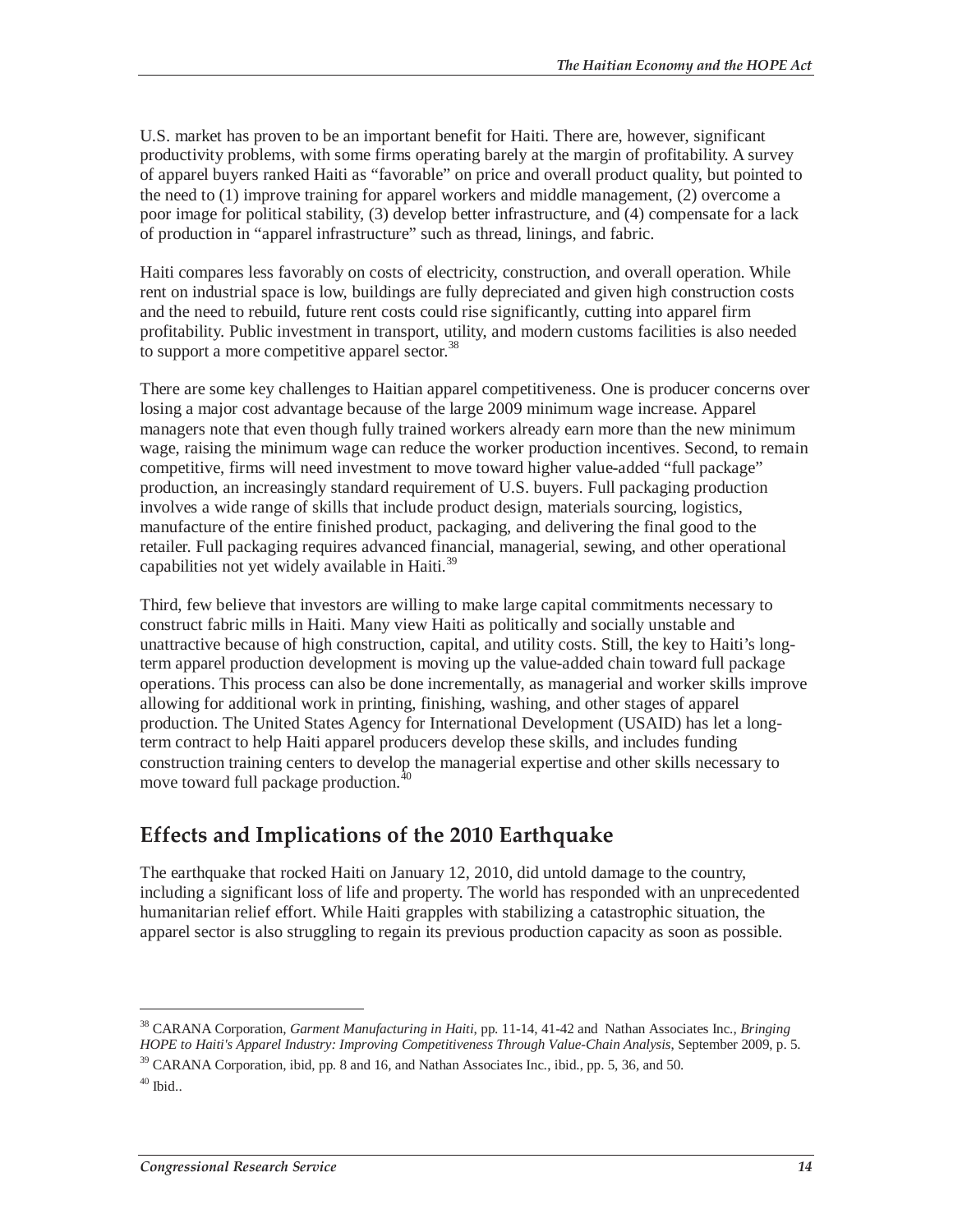Although buyers are reportedly willing to stay with Haiti, its best chance at retaining apparel customers and future investment rests with a quick return to full production.<sup>41</sup>

Estimates from Haiti indicate that earthquake damage to firms was serious, uneven, but not as severe as it might have been. Of the 23 plants operating in late 2009, the earthquake completely destroyed one, and seriously damaged four others. Currently 19 are fully operational, two are being relocated, and two are closed. Employment attendance rates have returned to levels seen prior to the earthquake, but with fewer factories operating, total employment has fallen from 26,600 to 23,300. Monthly apparel exports declined 43% from \$58.2 million in February 2009 to \$33.1 million in February 2010. Many factories are still in need of cleaning, repair, renovation, and equipment. $42$ 

Estimates of rebuilding costs for the industry have risen to \$38 million to refurbish damaged buildings, replace machinery, and train new employees, among other costs. Others suggest that to the extent that the Haitian apparel firms elect to rebuild at new and higher standards, which would be in line with the broad strategic vision for the sector's long-term development, perhaps twice as much investment capital would be needed. As noted above, construction costs are high in Haiti because most materials must be imported. A key to successful reconstruction will be the availability of affordable financing. The need for immediate and swift reconstruction raises a host of policy questions regarding the use of international aid for providing affordable financing such as grants, subsidized loans, loan guarantees, or other incentives that would entice private investors to take on the risk of rebuilding in Haiti.<sup>43</sup> Congress took one important step by modifying HOPE Act tariff preferences and rules of origin to further enhance U.S. market access for Haitian apparel exports.

## **The Haiti HOPE Act**

Congress first provided trade preferences to the Caribbean region in the Caribbean Basin Economic Recovery Act (CBERA) of 1983—often referred to as the Caribbean Basin Initiative. The preferences did not, however, cover textile or apparel goods.<sup>44</sup> In 2000, Congress passed the Caribbean Basin Trade Partnership Act (CBTPA), which provided additional incentives on a temporary basis to select U.S. imports of textile and apparel articles assembled or knit-to-shape by firms in designated beneficiary countries. In general, to qualify for the tariff preferences, the articles had to be made from inputs produced in the United States or the region. The HOPE Act, as amended, builds on this precedent, providing additional benefits exclusively for Haitian apparel exports as a way to support growth and development in Haiti.

The HOPE Act, as amended, offers duty-free treatment for U.S. apparel imports from Haiti under rules of origin that allow for more flexible sourcing of materials than those offered to Caribbean countries under the CBTPA. The critical difference is that under the CBTPA, select apparel goods

<sup>&</sup>lt;sup>41</sup> Correspondence with representatives and consultants to Haiti's apparel firms.

<sup>42</sup> Correspondence with Haitian industry representatives and United Nations. International Labor Organization, *Update Better Work Haiti Crisis Response*, February 25, 2010.

<sup>&</sup>lt;sup>43</sup> Discussions and correspondence with representative of and consultants to the Haitian apparel sector.

<sup>&</sup>lt;sup>44</sup> In 1986, President Reagan, by Executive Order, authorized a Special Access Program (SAP) for eligible Caribbean countries that allowed a guaranteed annual amount of apparel imports that was subject to duties only on the amount of value added abroad.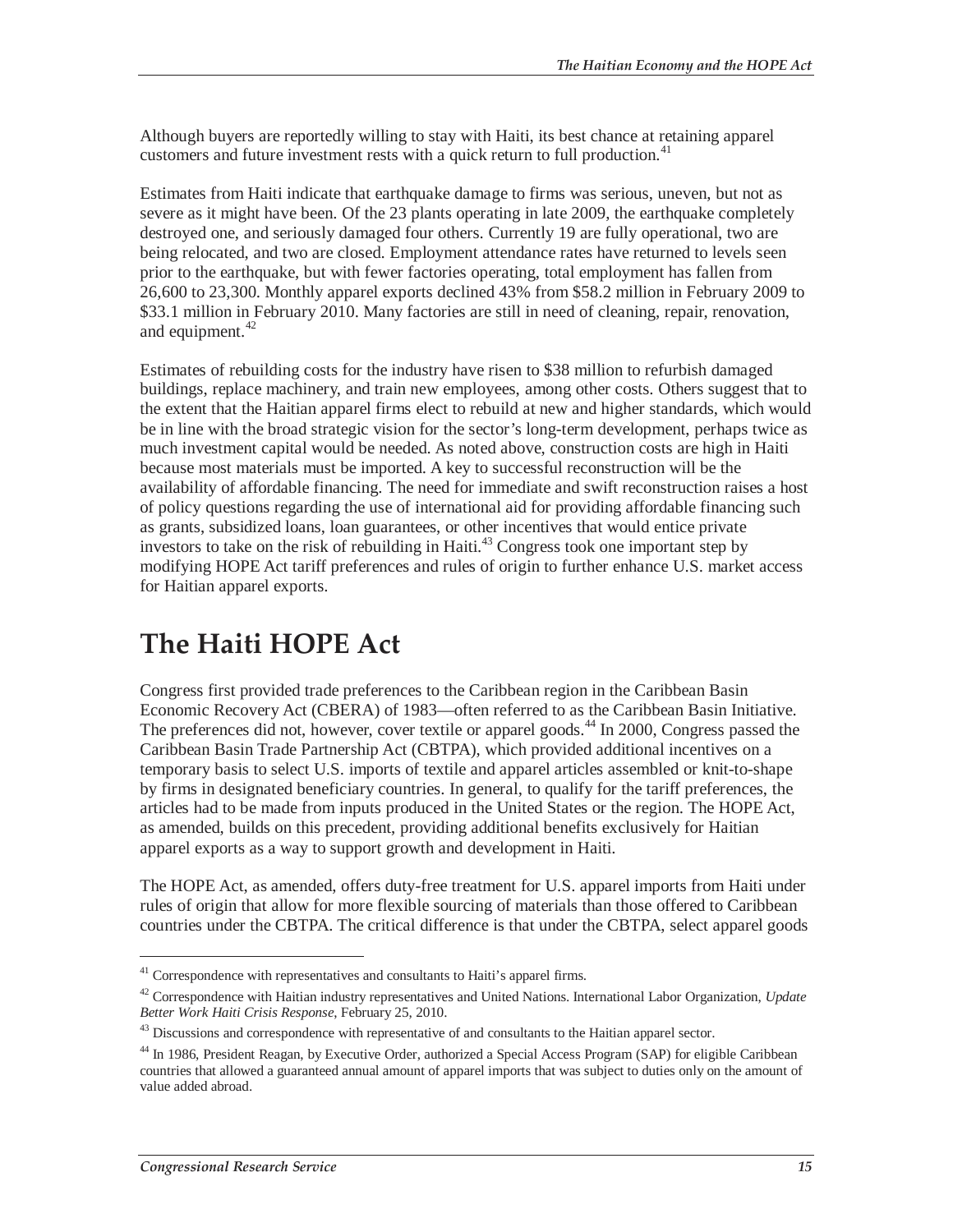receive duty-free treatment if assembled or knit-to-shape from inputs that use *U.S. and in some*  cases regional fabrics, provided they are made from U.S. yarn.<sup>45</sup> Under provisions in the HOPE Act, as amended, duty-free treatment is extended to apparel articles if wholly assembled or knitto-shape in Haiti from *materials (yarns, fabric, and components) sourced from any country*. In some cases there are few restrictions; in others, a minimum portion of the garment's materials must be produced by U.S. firms or those in a country that is party to a U.S. unilateral preferential trade arrangement or a free trade agreement (FTA). Because the HOPE Act allows for the use of non-U.S. fabric and other apparel inputs, Congress sought detailed input from the U.S. textile and apparel industries. The United States is the dominant market for Haitian apparel and therefore the economic benefit of the preferences is potentially significant for enhancing investment, output, and employment in that sector.<sup>46</sup> The legislative development of the HOPE Act follows.

### **HOPE I**

In December 2006, the  $109<sup>th</sup>$  Congress passed the Haitian Hemispheric Opportunity through Partnership Encouragement Act of 2006 (HOPE I) as an amendment to the Caribbean Basin Economic Recovery Act (CBERA—P.L. 98-67).<sup>47</sup> Now referred to as HOPE I, the act provided special rules for the duty-free treatment of select apparel imports from Haiti made from thirdcountry yarns and fabrics, provided Haiti met rules of origin and eligibility criteria. To be eligible, Haiti had to make progress toward establishing a market economy, the rule of law, the elimination of barriers to U.S. trade and investment, policies to reduce poverty, a system to combat corruption, and protection of internationally recognized worker rights.

The act required that all eligible exports be shipped directly from Haiti. It also established an overall cap on total qualified apparel imports equal to 1%-2% of total U.S. apparel imports. It included a short supply rule that allowed duty-free treatment of goods made from fabrics found to be in "short supply," as defined in all other preference arrangements and FTAs of the United States, and gave preferences to wire harness automotive imports.

At the heart of HOPE I were two new rules of origin allowing for duty-free entry of Haitian apparel goods. First, quotas were established for apparel articles made from inputs that meet the value-added content requirement in which 50%-60% of value added must come from firms in the United States or from firms in countries that are a party to a U.S. FTA or are beneficiary countries under a unilateral preference arrangement. There were no restrictions on the source of the remaining inputs. Second, an additional quota or *trade preference level (TPL)* of 50 million square meter equivalents (SMEs) was established for duty-free treatment of woven apparel that did not have to meet the 50%-60% value-added rule (allowing all inputs for these articles to be sourced from anywhere in the world).

Despite these new trade rules favoring Haitian apparel producers, HOPE I soon came under criticism for being ineffective. In 2007, the first year of operation, only 3% of U.S. imports of

<sup>&</sup>lt;sup>45</sup> Knit apparel may also use fabric made in a CBTPA beneficiary country. Other rules and exceptions exist. United States International Trade Commission. *Textiles and Apparel Effects of Special Rules for Haiti on Trade Markets and Industries*. Investigation No. TR-5003-1. November 8, 2007. pp. 1-5.

<sup>&</sup>lt;sup>46</sup> Some research suggests the preference margins can create an important competitive advantage, see Brenton and Hoppe, *Clothing and Export Diversification: Still a Route to Growth for Low-Income Countries?*, pp. 6,7, and 14.

<sup>&</sup>lt;sup>47</sup> Title V of the Tax Relief and Health Care Act of 2006 (H.R. 6111/P.L. 109-432).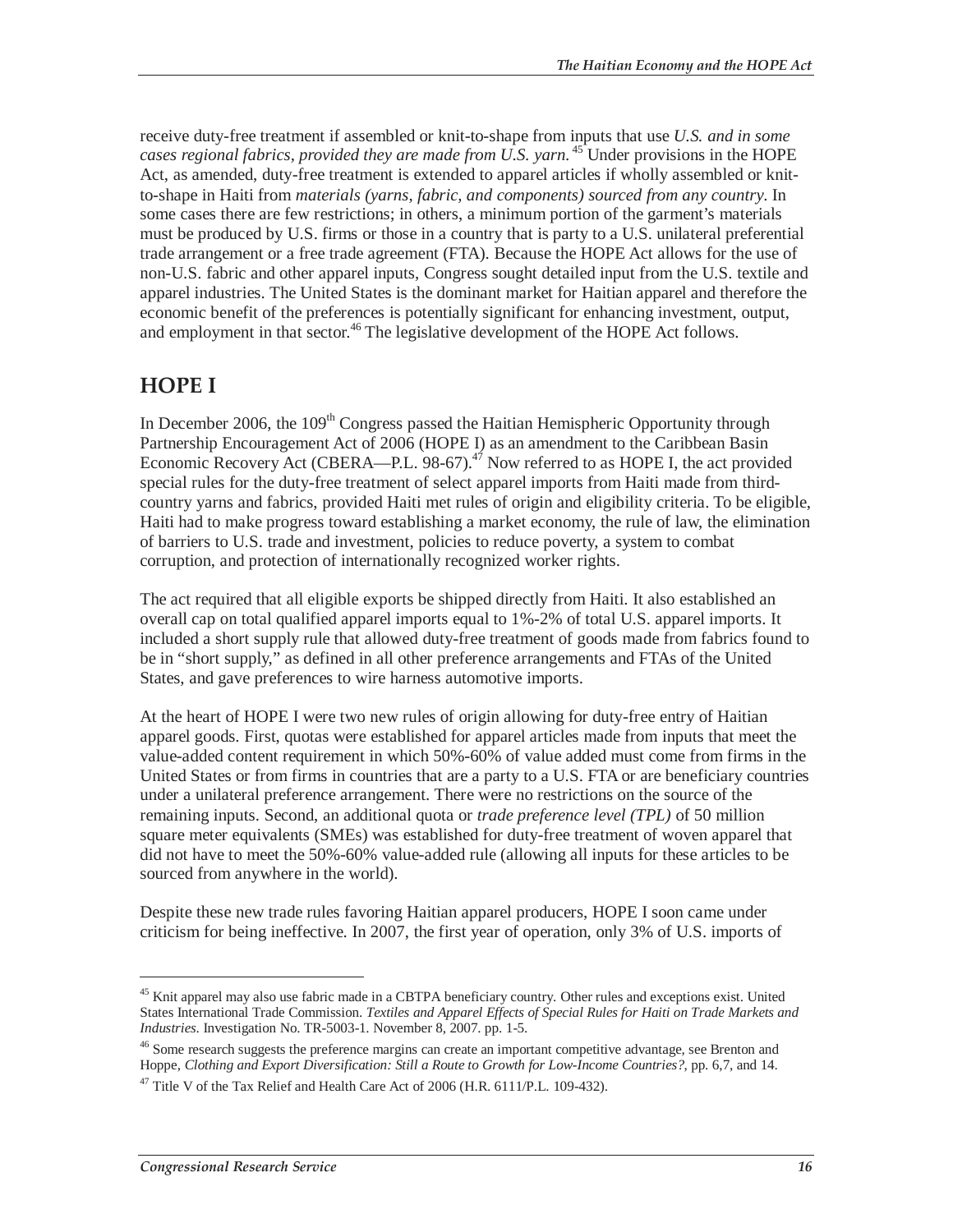Haitian apparel entered under HOPE I, the rest still entering duty free under the CBTPA.<sup>48</sup> There were five major criticisms of HOPE I:<sup>49</sup>

- The three-year program was too short to attract new investment.
- The 50% value added rule was too high, greatly limiting its use.
- The TPL for woven articles was too small and did not include knit articles, which constitute 80% of Haitian apparel exports.
- The requirement for direct shipping from Haiti was cumbersome and costly since apparel finishing had to be done in the Dominican Republic, with the articles shipped back to Haiti for export to the United States.
- The overall cap on imports was too small.

In addition, some U.S. textile producers objected to the preferences, contending that because they permitted use of third-party fabrics and other inputs, they were effectively displacing textile jobs in the United States and the Caribbean with those in Asia. U.S. producers also argued that the rules of origin were vague and difficult to enforce, and that the tariff preferences could result in diverting apparel production to Haiti from countries in the region that had apparel trade preferences in other agreements with the United States.<sup>50</sup>

#### **HOPE II**

-

Because early assessments of the effectiveness of HOPE I were critical of its progress in stimulating foreign investment in the apparel sector, and given that Haiti's economic and social conditions were deteriorating rapidly in early 2008, the 110<sup>th</sup> Congress amended the HOPE Act with passage of the Hemispheric Opportunity through Partnership Encouragement Act of 2008.<sup>51</sup> It became known as HOPE II, and both houses of Congress agreed quickly on bill language without formal hearings, expediting the legislative process, but to the chagrin of some Members.

#### **Tariff Preferences and Rules of Origin**

As with HOPE I, duty-free treatment was provided to apparel articles wholly assembled or knitto-shape in Haiti. The specific rules of origin determined the amount of third party inputs that could be used in the manufacturing process and still receive duty-free treatment. Congress made three broad design changes to the HOPE Act:

• It extended all tariff preferences from a period of 3 to 10 years ending September 30, 2018.

<sup>48</sup> USITC, *Textiles and Apparel: Effects of Special Rules for Haiti on Trade Markets and Industries*, pp. 2-11 and 3-1.

<sup>&</sup>lt;sup>49</sup> Communications with Haitian and Dominican industry representatives, also summarized in USITC testimony and USITC, *Textiles and Apparel: Effects of Special Rules for Haiti on Trade Markets and Industries*, pp. 3-9 thru 3-10.

<sup>50</sup> United States International Trade Commission. *Textiles and Apparel Effects of Special Rules for Haiti on Trade Markets and Industries*. Investigation No. TR-5003-1. November 8, 2007. pp. 31-34 and testimony submitted jointly by the American Manufacturing Trade Action Coalition and the National Council of Textile Organizations.

<sup>&</sup>lt;sup>51</sup> Title XV of the Food, Conservation, and Energy Act of 2008 (H.R. 6124/P.L. 110-246)—the "Farm Bill."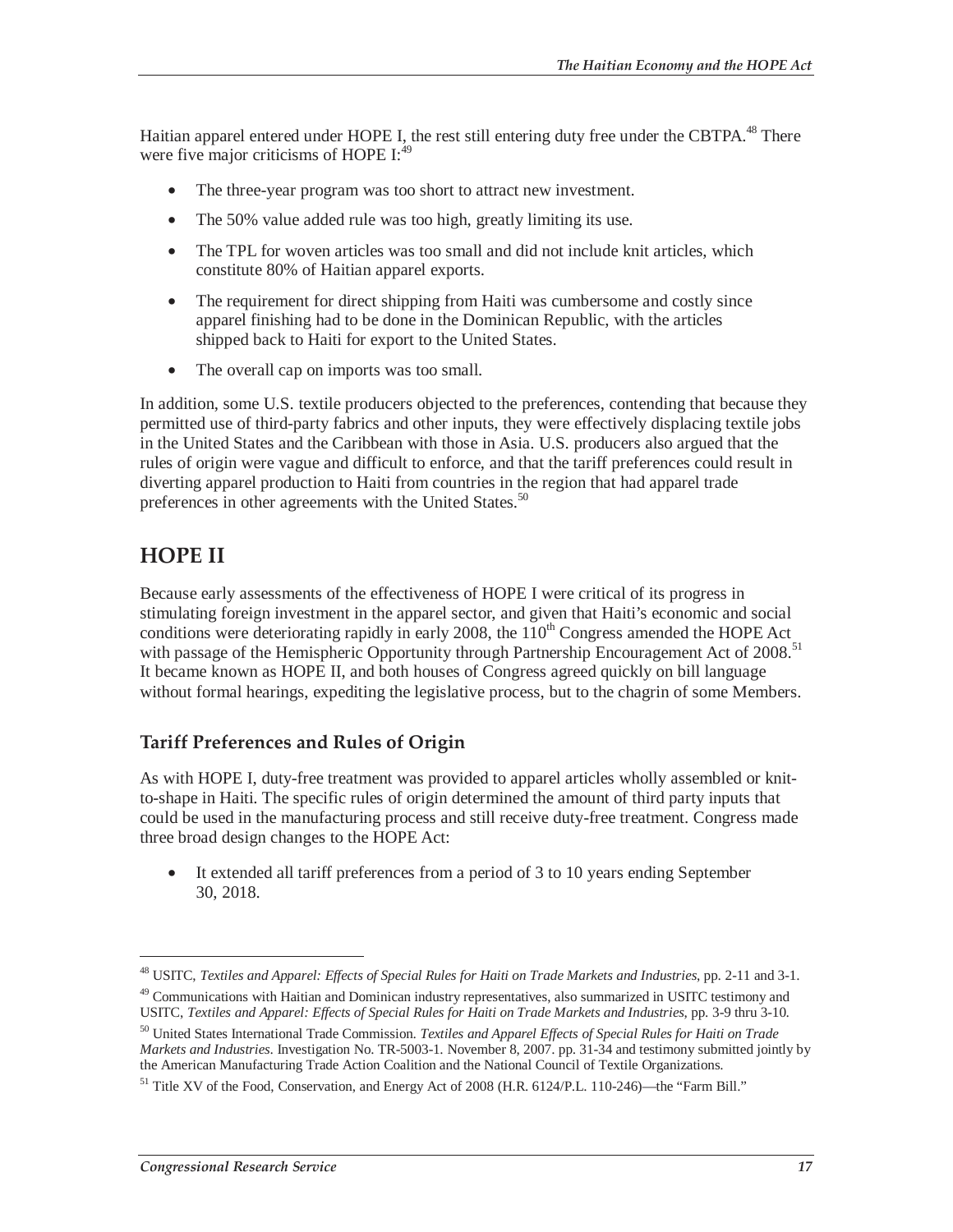- It allowed direct shipment of final goods from either Haiti or the Dominican Republic.
- It clarified the quantitative limitation (cap) rules to ensure that  $(1)$  articles subject to a specific cap do not count toward the overall value-added cap, (2) articles subject to one cap do not count toward another cap, and (3) HOPE benefits are understood to be extended in addition to any other benefits conveyed under the Caribbean Basin Initiative.

Amended rules of origin allowed for more liberal application of duty-free treatment for imports of Haitian apparel *regardless of the source of inputs* (yarns, fabrics, components). The most notable changes were

- An increase in the annual TPL to 70 million SMEs for select woven apparel imports without regard to source of inputs.
- The addition of a new TPL of 70 million SMEs annually for knit apparel without regard to source of inputs, with some exclusions.
- The addition of a new uncapped "3-for-1" earned import allowance (EIA). It allowed producers to claim a credit for the export of apparel articles made from qualifying inputs that can be used in exchange for exporting articles duty-free made from non-qualifying inputs in a 3-for-1 ratio. Qualifying woven fabric must be wholly formed in the United States from yarns wholly formed in the United States. Qualifying knit fabric and knit-to-shape components must be wholly formed or knit-to-shape in the United States or any country or combination thereof that is a party to a U.S. free trade agreement or a beneficiary country under a unilateral preference arrangement, from yarns wholly formed in the United States.
- Continuation of the value-added rule through 2012, but the overall cap on eligible apparel articles was frozen at 1.25% of total U.S. apparel imports.
- A new uncapped duty-free rule for brassieres, selected women's and girls' sleepwear, luggage, and handbags wholly assembled or knit-to-shape in Haiti. The statute also clarifies that the "short supply" rule, or benefits given for the use of non-U.S. fabric and yarns not available in commercial quantities, is uncapped and expanded to include all fabric and yarns in short supply lists in other U.S. preference arrangements and FTAs.

#### **Labor Provisions**

Haiti is eligible to receive preferential treatment as long as the President of the United States determines and certifies that Haiti has established or is making continual progress toward establishing protection for internationally recognized worker rights. The statute defines these as including (1) the right of association; (2) the right to organize and bargain collectively; (3) a prohibition on the use of any form of forced or compulsory labor; and (4) a minimum age for the employment of children and acceptable conditions of work with respect to minimum wages, hours of work, and occupational safety and health.

HOPE II also amended the eligibility requirements by requiring Haiti to create a new independent Labor Ombudsman's Office and to establish the Technical Assistance Improvement and Compliance Needs Assessment and Remediation (TAICNAR) Program within 16 months of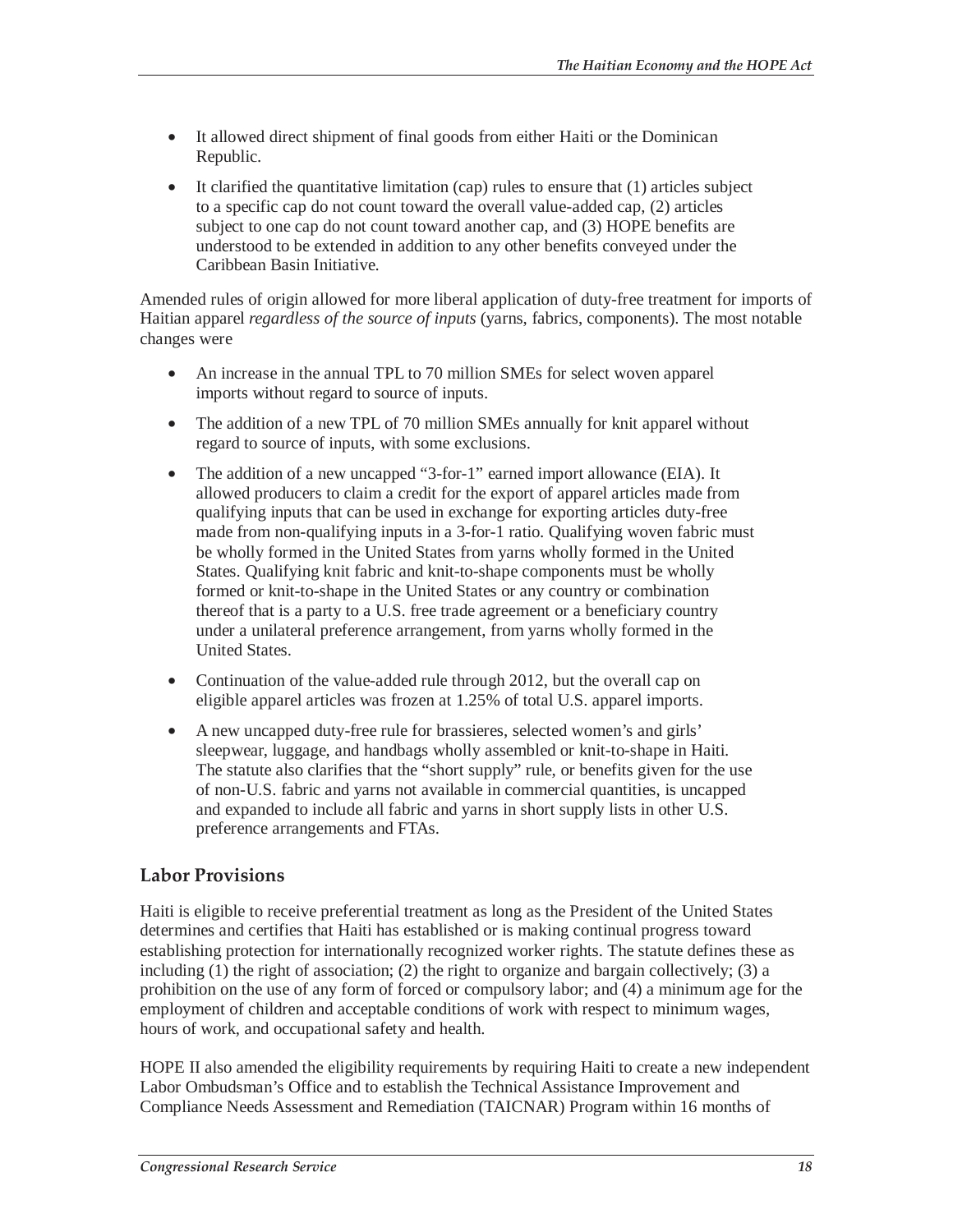enactment of the legislation. The Labor Ombudsman is to be appointed by the President of Haiti and report directly to him. The office's major functions include (1) maintaining a registry of apparel producers who may seek to use the trade preferences; (2) coordinating with government officials to create a system to ensure participation by apparel firms; (3) overseeing the TAICNAR program; and (4) receiving and directing appropriate comments to the Haitian Department of Labor and the United Nations International Labor Organization (ILO) regarding comments and complaints directed at firms participating in the program.<sup>52</sup>

The TAICNAR program creates an independent factory monitoring system focused primarily on assisting factories in improving their working conditions and labor-management relations. It is based on the Better Factories Cambodia project that was negotiated as part of the terms of the 1999 U.S.-Cambodia Bilateral Textile Agreement.<sup>53</sup> The ILO has since developed a Better Work Global Program in conjunction with the International Finance Corporation of the World Bank to expand use of this model. The TAICNAR program is one example, referred to by the ILO as Better Work Haiti. The ILO is given the lead because, as with the Cambodia project, Haiti lacks the resources and institutional capacity to monitor and enforce compliance with labor standards. Developing this capacity is also a goal of the TAICNAR program.

In the Better Work approach, access to the U.S. apparel market is given in exchange for sustained and verifiable improvement in factory labor conditions. The TAICNAR program employs a similar incentive system and operational structure in that Haiti's duty-free access depends in part on firms complying with core labor standards and submitting to ILO monitoring at the firm level. Although duty-free access can eventually be denied if conditions do not improve, the thrust of the program is to reinforce a positive response to improving labor conditions rather than imposing a punitive system to address noncompliance. Hence, there is emphasis on providing assistance for remediating problems. In addition, for the program to move forward, government and private sector actors in Haiti had to agree to this arrangement that empowers the ILO with operational authority. Haiti stakeholders acquiesced not only to take advantage of the trade preferences, but also to demonstrate their commitment to transparency in an admittedly difficult process of improving working conditions to levels now required of global apparel production.

HOPE II requires that the TAICNAR program assess registered apparel producers compliance with (1) core labor standards,<sup>54</sup> (2) labor laws in Haiti that relate directly to core labor standards, and (3) a provision that acceptable conditions of work are maintained with respect to minimum wages, hours of work, and occupational health and safety. The ILO has the authority to conduct unannounced site visits to manufacturing facilities and confidential interviews with workers and management, provide the results of assessments to workers and management, and require actions to remediate deficiencies. The ILO must produce publicly available biennial reports on the program and biannual reports evaluating the progress of each factory in meeting these goals. Congress authorized and appropriated \$10 million to the U.S. Department of Labor to finance the TAICNAR program.

<u>.</u>

<sup>&</sup>lt;sup>52</sup> President Obama certified on October 16, 2009 that Haiti had met all the statutory requirements.

<sup>53</sup> Sandra Polaski, "Harnessing Global Forces to Create Decent Work in Cambodia," *International Institute of Labor Studies*, forthcoming.

<sup>&</sup>lt;sup>54</sup> Core labor standards are defined in the statute as: (1) freedom of association; (2) the effective recognition of the right to bargain collectively; (3) the elimination of all forms of compulsory or forced labor; (4) the effective abolition of child labor and a prohibition on the worst forms of child labor; and (5) the elimination of discrimination in respect to employment and occupation.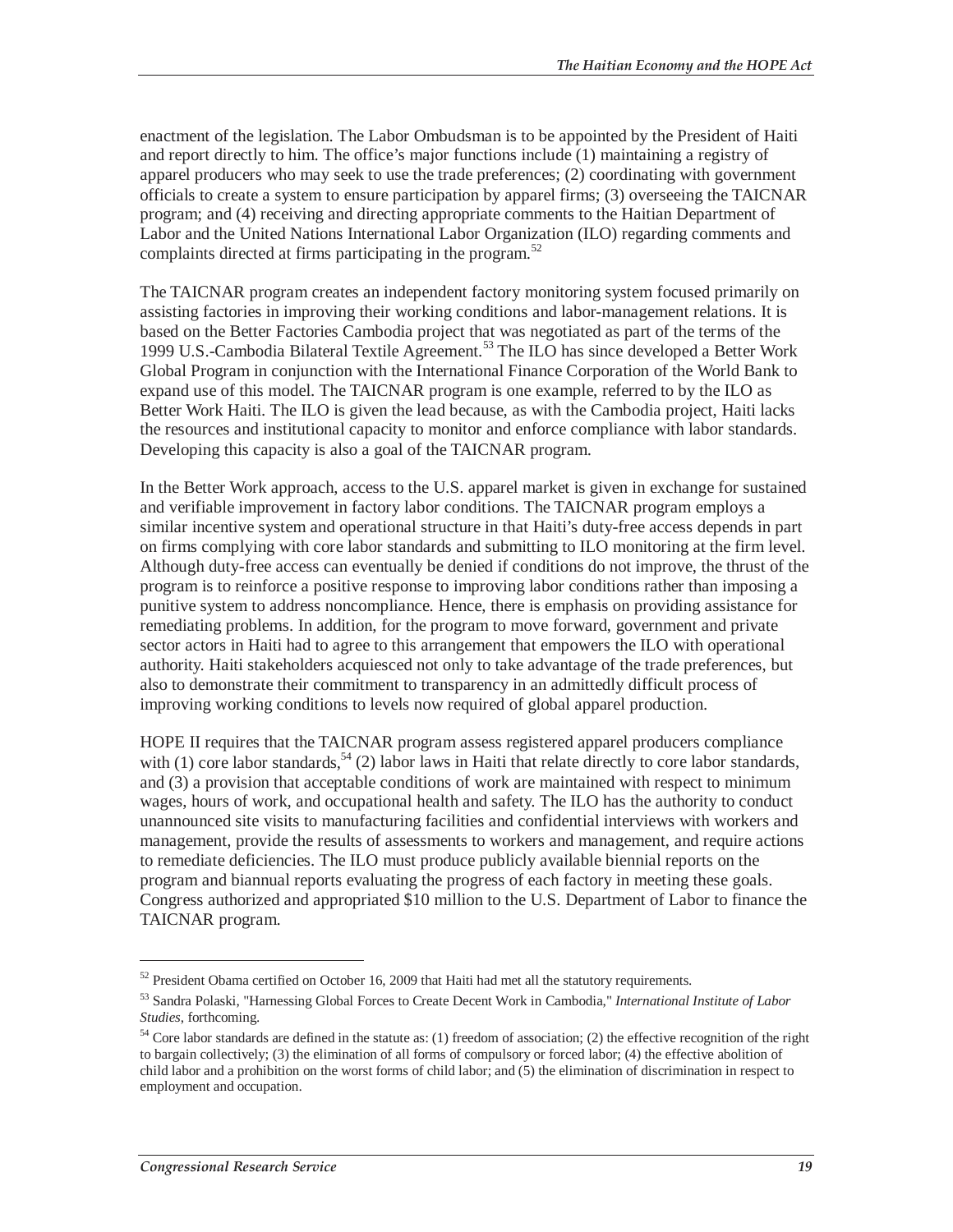Although the ILO and some independent analyses have praised the success of the Better Work approach,<sup>55</sup> in Haiti it is too new to evaluate. The ILO representative arrived in June 2009 and only completed the first round of firm site visits before the earthquake interrupted the evaluation process. Review of the labor code has found it acceptable, but as was expected by some, it has been poorly enforced and many firms will be required to improve their practices and factory conditions to comply with the TAICNAR standards. In addition, enhancing Haiti's capacity to do these type of inspections and enforce labor codes is another major challenge.<sup>56</sup>

Other issues have come to light with respect to the TAINCAR program. First, the relationship between the autonomous nature of the ILO's representative and the government of Haiti is somewhat ambiguous. Although the Haiti Labor Ombudsman views its office as having overall authority, the ILO does operate independently. Despite the agreement to collaborate, this relationship has raised questions in the minds of various stakeholders as to the ultimate authority on labor matters, should disagreements arise. In a related issue, another debate has surfaced as to the implication of the core labor standards listed in the HOPE II legislation. They are the same as those listed in the ILO Declaration on Fundamental Principles and Rights to Work, to which all members are obligated to uphold. The statute, however, does not reference the ILO. Without such a reference, and/or language limiting this understanding specifically to the ILO Declaration and the eight fundamental conventions that back the Declaration (as is done in the case of the Labor Chapters of recent U.S. free trade agreements), some have questioned whether a more expansive application of other ILO conventions and jurisprudence could be applied in Haiti.

## **The HELP Act**

As part of U.S. support for Haiti's post-earthquake economic recovery, Congress passed the Haiti Economic Lift Program (HELP) Act of 2010 (P.L. 111-171) in May 2010. In the HELP Act, Congress crafted amendments to the HOPE Act, targeting those preferences that had so far appeared to demonstrate the greatest promise of promoting Haitian apparel exports to the United States.

An analysis of the apparel trade data from Haiti, as seen in **Table 2**, indicates that Haitian apparel producers were increasing their use of the tariff preferences, particularly after HOPE II was passed in 2008. From 2007 to 2009, the proportion of apparel entering under HOPE II grew from 3.3% to 26.9% of total apparel entering duty free under all preference programs (CBTPA and HOPE Act). Although there may have been some switching of exports entering the U.S. market from CBTPA to HOPE II, data reveal that in 2009 there was a 137% jump in the use of the woven TPL and a 41% increase in the use of the value-added rule, likely in response to HOPE II. By 2009, a small portion of apparel began to enter under the knit TPL as well, but there has been little use of other special import rules provided to Haitian apparel exports.

In addition, data not shown reflect that the statutory caps on the amount of apparel allowed to enter duty free are still far from being exceeded. For example, in 2009 Haiti filled 5.2% of its overall apparel quota, 2.1% of the knit apparel cap, and 22.8% of the woven cap. Haitian apparel producers lobbied for specific changes including extending the program to 2028, increasing the

<sup>55</sup> Sandra Polaski, "Harnessing Global Forces to Create Decent Work in Cambodia," op. cit.

<sup>56</sup> Author's interviews in Port-au-Prince, November 5-11, 2009 and United Nations. International Labour Organization. *CEACR: Individual Observation Concerning Labour Inspection Convention, 1947 (no 81).* 2009.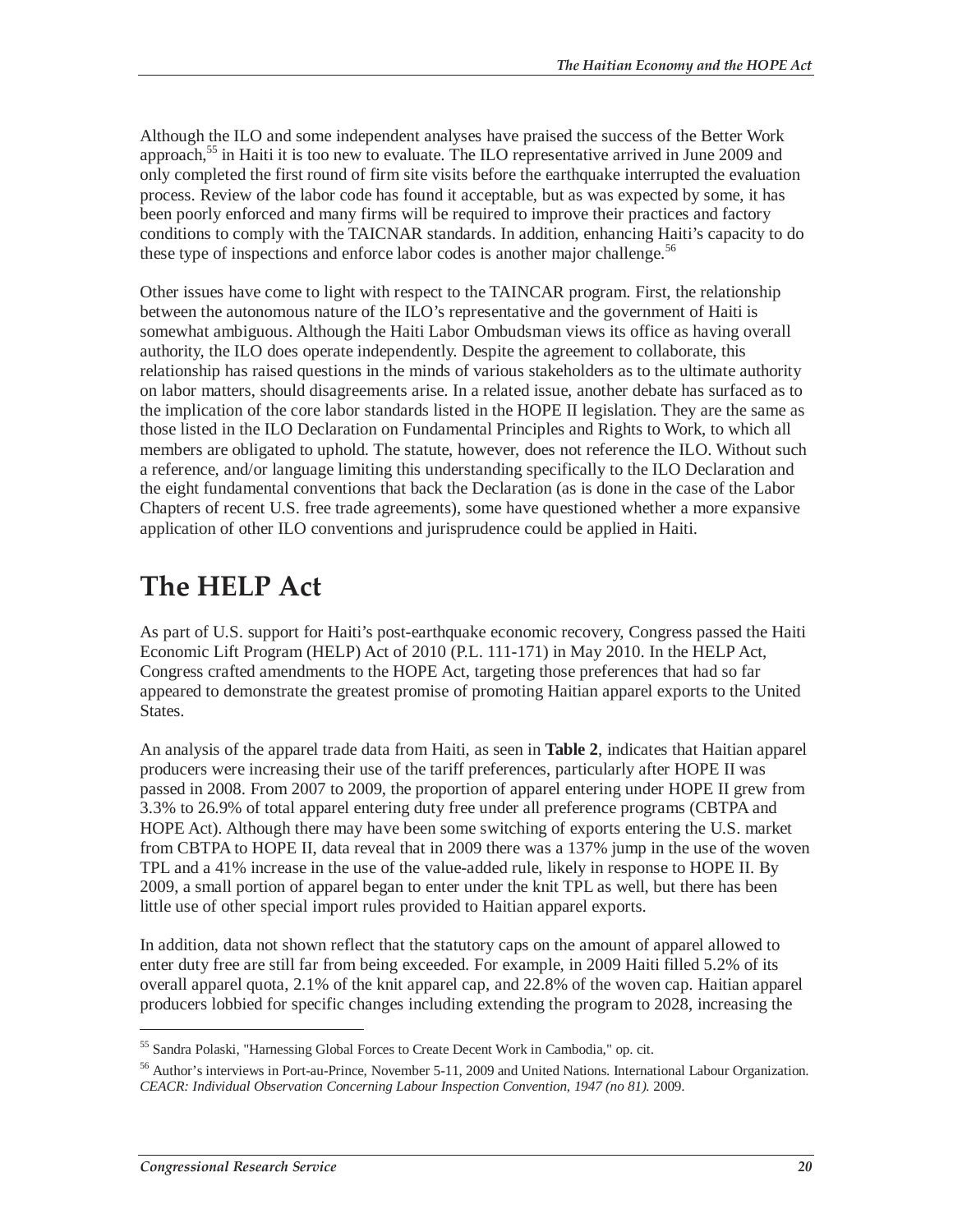TPLs for knits and fabrics, reducing the value-added rule to 50% for five years, reducing the earned income allowance from 3-to-1 to 1-for-1, and expanding the apparel and non-apparel items that would be eligible for duty-free treatment.

| (in \$ millions)          |       |       |       |  |  |  |  |  |
|---------------------------|-------|-------|-------|--|--|--|--|--|
| <b>Preference Program</b> | 2007  | 2008  | 2009  |  |  |  |  |  |
| Total                     | 420.5 | 407.7 | 511.9 |  |  |  |  |  |
| <b>CBTPA</b>              | 406.8 | 332.8 | 374.0 |  |  |  |  |  |
| <b>HOPE Act:</b>          | 13.7  | 74.8  | 137.9 |  |  |  |  |  |
| Value-Added Rule          | 12.2  | 47.9  | 67.3  |  |  |  |  |  |
| Woven TPI                 | 1.5   | 27.0  | 63.9  |  |  |  |  |  |
| Knit TPL                  | 0.0   | 0.1   | 6.7   |  |  |  |  |  |
| Other Rules <sup>a</sup>  | 0.0   | 0.0   | 0.0   |  |  |  |  |  |
| Percent HOPE Act          | 3.3%  | 18.3% | 26.9% |  |  |  |  |  |

**Table 2. U.S. Imports of Apparel from Haiti by Preference Program and Rule** 

**Data Source:** U.S. Department of Commerce. Office of Textile and Apparel (OTEXA).

a. Includes dollar value of apparel imported under special rules for brassieres, sleepwear, headgear, and apparel made from fabric or yarn not available in commercial quantity.

### **Legislative Changes**

The  $111<sup>th</sup>$  Congress examined carefully the HOPE Act trade rules to determine which could be enhanced that would make the most significant and timely contribution to Haiti's economic recovery. It did so in consultation with the U.S. apparel industry, with key, but not all, apparel stakeholders supporting the final bill. $57$ 

#### **CBTPA and HOPE Act Extended**

The HELP Act extends both the Caribbean Basin Trade Partnership Act (CBTPA) and the HOPE Act through September 30, 2020. Together, the relevant trade preference rules give current producers and would-be investors assurance that enhanced U.S. market access for Haitian apparel will be available for the next decade. This change is important for any calculation of long-term return on investment, a critical element in the decision to invest and operate in Haiti.

#### **Value-Added Rule Softened**

To receive duty-free treatment under HOPE II, 55% (rising to 60%) of the value of the exported product had to be made from inputs and processes from Haiti, the United States, or a country in an FTA or unilateral preferences arrangement with the United States. Third-country inputs could not exceed 45% of the value of the apparel article. Yarn and fabric constitute the largest cost of

<sup>57 &</sup>quot;Haiti Economic Lift Program Act of 2010," House debate, *Congressional Record*, daily edition, May 5, pp. H3137- H3138.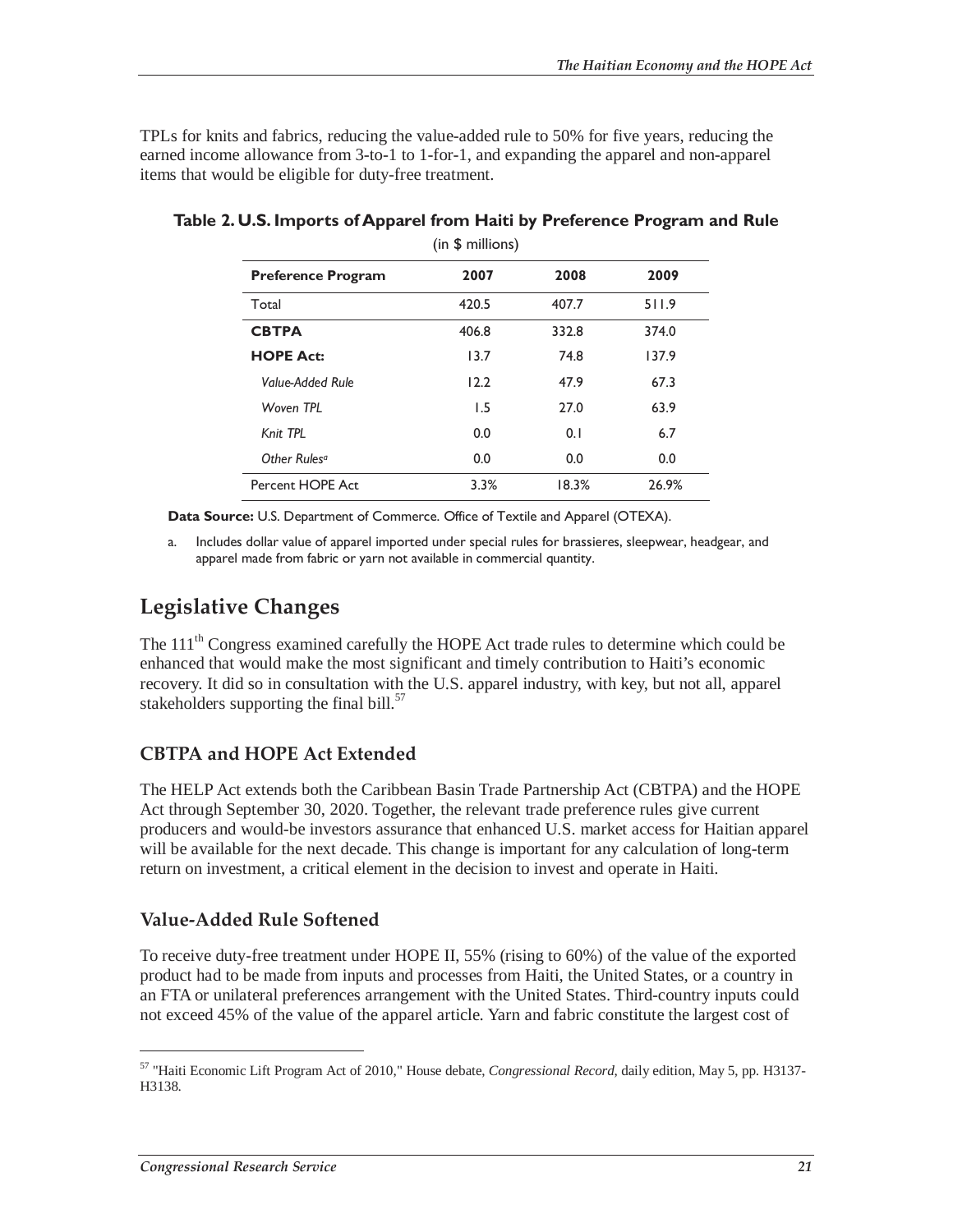apparel, typically 60% of the total product cost, and nearly all the material cost. Therefore, under this rule, the opportunity for Haitian producers to use lower-cost third country fabric was limited because its use would have exceeded the 45% threshold. In other words, most Haitian garment producers do not have the value to add to take full advantage of this rule. Congress responded by extending the 50% threshold though December 20, 2015, the 55% threshold to December 20 2017, and the 60% threshold through December 20, 2018, providing more time for Haitian producers to move up the value-added chain.

#### **Woven TPL Rule Increased**

HOPE II expanded the woven apparel TPL to 70 million SMEs. It was an attractive incentive, easy to use, and for many producers, both foreign and Haitian, small and large, a primary reason for locating and investing in Haiti. Production of woven articles is expanding and because woven articles are more labor intensive than knit articles, they provide a greater employment impact than knits. Producers responded to the incentive, with exports of woven articles to the United States expanding by 79% from 2007 to 2009. Although estimates vary, according to some producers, the 70 million SME cap could be exceeded sometime in 2011 or 2012, although the earthquake may have changed this time frame. Congress decided to allow this cap to grow to 200 million SMEs. To accommodate concerns of U.S. industry that higher TPLs would diminish use of U.S. fabric and other inputs, this new threshold will only be allowed once Haitian producers have exported at least 52 million SMEs. For a select group of woven apparel articles, the threshold would remain at 70 million SMEs to safeguard sensitive U.S. import-competing products, a critical factor in obtaining U.S. industry support.<sup>58</sup>

#### **Knit TPL Rule Increased**

The 70 million SME knit TPL added in HOPE II functions differently than the woven TPL. For example, t-shirts, the largest knit export, are excluded because of a linked preference provided under CBTPA. Industry sources speculate that because of the t-shirt exclusion, knit exports from Haiti are unlikely to exceed the TPL in the near future. Effectively, HOPE II tightened the Haiti knit assembly relationship in an already existing integrated U.S.-Caribbean production process supported by CBTPA. Knit exports to the United States have grown only by 3% from 2007 to 2009, but these products already represented 80% of apparel exports. The HELP Act increases the knit TPL to 200 SMEs subject to the same 52 million SME trigger, but lists exceptions for sensitive products, as with the woven rule, which may not exceed an 85 million SME threshold.

#### **3-for-1 Earned Import Credit Reduced**

This rule potentially benefits mostly those factories that are able to produce large volumes of articles, in this case mostly t-shirts, that use fabric from yarn made in the United States. Potentially, some contractors in the Dominican Republic and Haiti are able to make large runs of cotton t-shirts exported duty-free to the United States under CBTPA (supporting U.S. yarn manufacturers). These same firms then use the earned import credits to produce other articles (mostly t-shirts) assembled from fabric not made from U.S. yarns (cotton or synthetic fabric from Asia or elsewhere), which enter duty-free under HOPE II. The rule has been criticized by Haitian industry representatives as being too complicated and difficult to use. To date it has not been

<sup>58</sup> Ibid.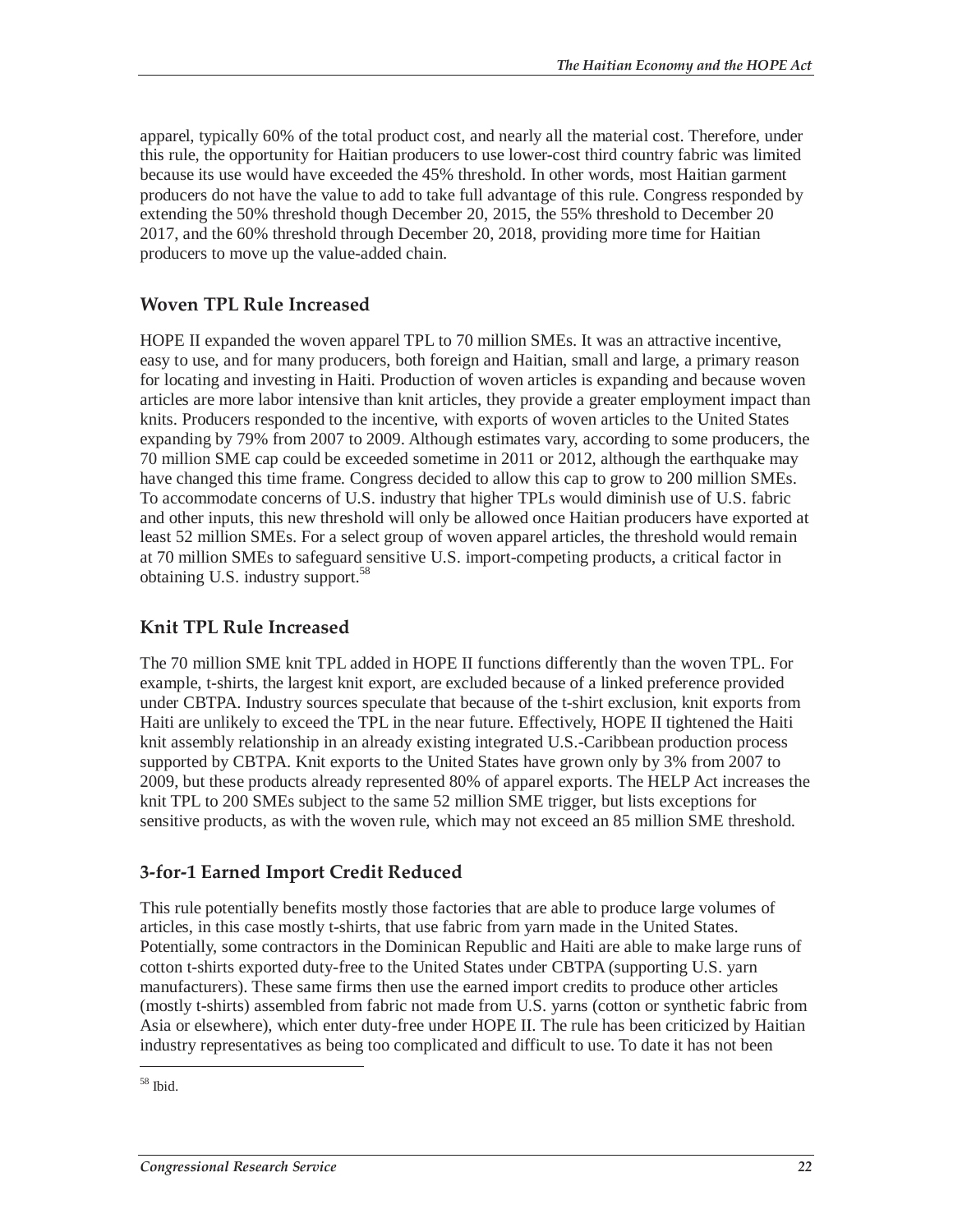used, largely because apparel articles made from third country inputs enter duty free under the knit and woven TPLs. It may not be used significantly until such a time as these TPLs are exceeded, but Congress reduced the 3-for-1 rule to 2-for-1, thereby requiring less U.S. fabric and yarn before third-country alternatives may be sourced.

#### **Apparel Subject to Certain Assembly Rules and Wire Harnesses**

Certain listed apparel articles that are wholly assembled or knit-to-shape in Haiti and imported directly into the United States from Haiti or the Dominican Republic may enter duty-free regardless of the country source of fabric, yarn, components, or other inputs. This rule originated with brassieres and was expanded under HOPE II. It was further expanded significantly to include various types of garments determined in conjunction with U.S. industry input. In addition, the HELP Act extended duty-free treatment for automobile wire harnesses for an additional five years.

#### **Transshipment and Customs Provisions Amended**

The HELP Act requires U.S. Customs and Border Protection (CBP) to verify that apparel articles imported under the TPLs are not transshipped illegally into the United States. CBP is also to evaluate Haiti's customs requirements and set out a plan to improve their capabilities. The HELP Act authorizes appropriations of \$100,000 to help meet the immediate customs infrastructure needs of Haiti and \$750,000 for fiscal years 2011 through 2020 to maintain support for the Haitian customs initiative.

## **Outlook**

The Haitian apparel industry benefits from a comparative advantage that rests on low-wage production and proximity to the U.S. market, augmented by flexible trade preferences created by the U.S. Congress in the HOPE Act, as amended. Because the United States is the primary market for Haitian apparel exports, these "uniquely" generous trade preferences based largely on dutyfree treatment for apparel articles made with third-country inputs, especially fabric, are expected to lead to increased foreign investment in apparel manufacturing. Job growth and production increases in the apparel industry since HOPE I was passed in 2006 are early indicators that the strategy may have been taking hold before the earthquake occurred.

In the aftermath of the January 12, 2010 earthquake, the apparel industry faces a number of problems in returning to full production, including damaged factories, a devastated work force, and interrupted finance and logistical capabilities. Congress has chosen to respond to Haiti's needs by amending the HOPE Act to enhance even further market access for Haitian apparel and other exports. Two important considerations guided congressional action in addition to a broadbased concern over Haiti's economic and social problems. First, legislation appeared to focus on enhancing those preference rules that have so far shown the most promise for promoting investment, production, and apparel exports. Second, Congress, in amending the preference rules, openly considered the possible negative effects on U.S. producers and workers. In so doing, Congress sought to achieve a policy coherence that attempts to balance domestic and foreign policy considerations.